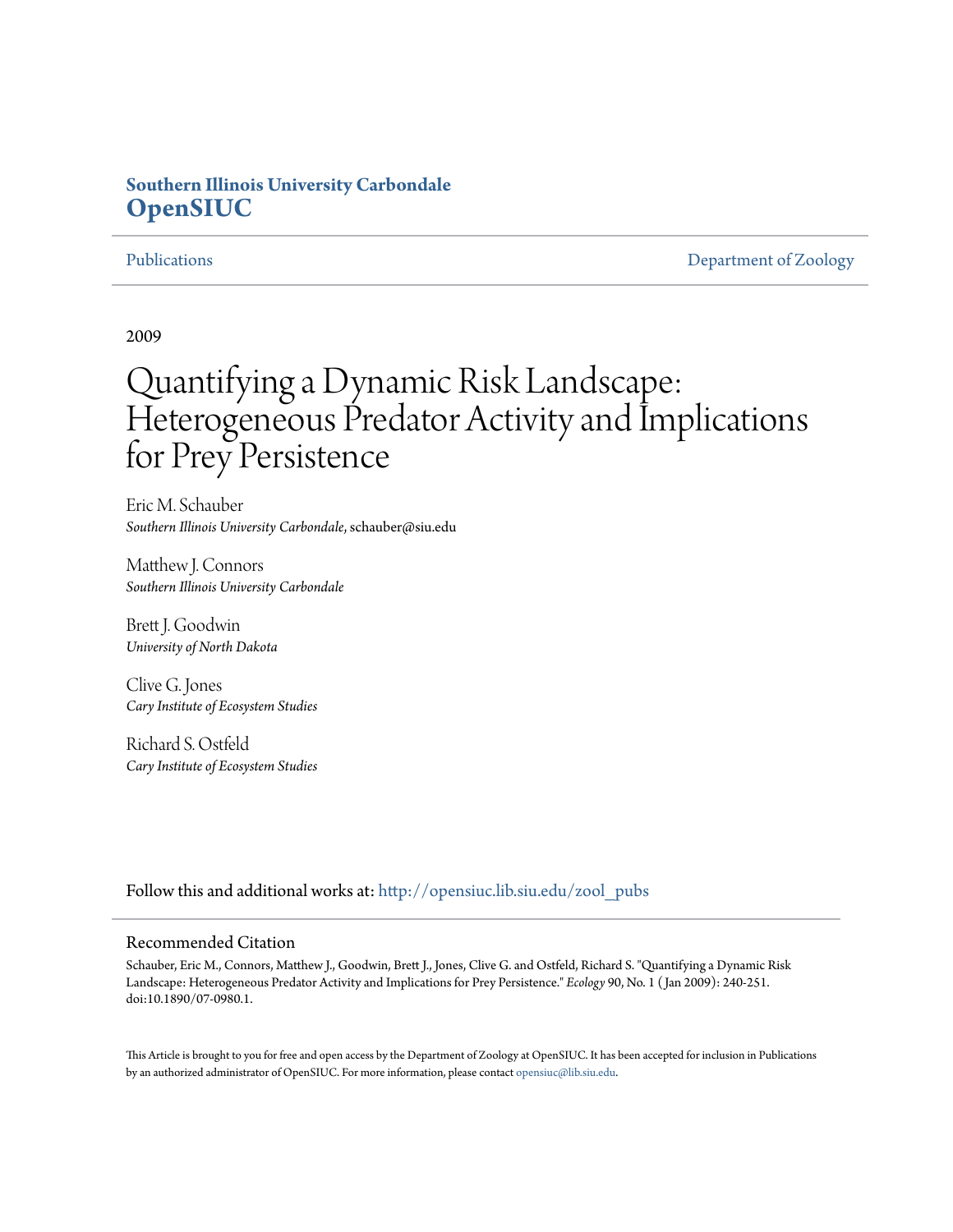| $\mathbf{1}$   | Running head: Spatial Heterogeneity in Predation                                                                                                     |
|----------------|------------------------------------------------------------------------------------------------------------------------------------------------------|
| $\overline{2}$ |                                                                                                                                                      |
| 3              |                                                                                                                                                      |
| 4              | QUANTIFYING A DYNAMIC RISK LANDSCAPE: HETEROGENEOUS                                                                                                  |
| 5              | PREDATOR ACTIVITY AND IMPLICATIONS FOR PREY PERSISTENCE                                                                                              |
| 6              |                                                                                                                                                      |
| 7              |                                                                                                                                                      |
| 8              |                                                                                                                                                      |
| 9              | Eric M. Schauber <sup>1,2</sup> , Matthew J. Connors <sup>1,2</sup> , Brett J. Goodwin <sup>2,3</sup> , Clive G. Jones <sup>2</sup> , and Richard S. |
| 10             | Ostfeld $2$                                                                                                                                          |
| 11             |                                                                                                                                                      |
| 12             | <sup>1</sup> Cooperative Wildlife Research Laboratory & Department of Zoology, Center for Ecology,                                                   |
| 13             | Southern Illinois University, Carbondale, IL 62901-6504, USA.                                                                                        |
| 14             | ${}^{2}$ Cary Institute of Ecosystem Studies, Millbrook, NY 12545-0129, USA.                                                                         |
| 15             | <sup>3</sup> Biology Department, University of North Dakota, Grand Forks, ND 58202-9019, USA.                                                        |
| 16             |                                                                                                                                                      |
| 17             | Contact information for the corresponding author:                                                                                                    |
| 18             | Eric M. Schauber                                                                                                                                     |
| 19             | Cooperative Wildlife Research Laboratory                                                                                                             |
| 20             | Mailcode 6504                                                                                                                                        |
| 21             | Southern Illinois University                                                                                                                         |
| 22             | Carbondale, Illinois 62901-6504                                                                                                                      |
| 23             | $(618)$ 453-6940                                                                                                                                     |
| 24             | $(618)$ 453-6944 FAX                                                                                                                                 |
| 25             | schauber@siu.edu                                                                                                                                     |
| 26             |                                                                                                                                                      |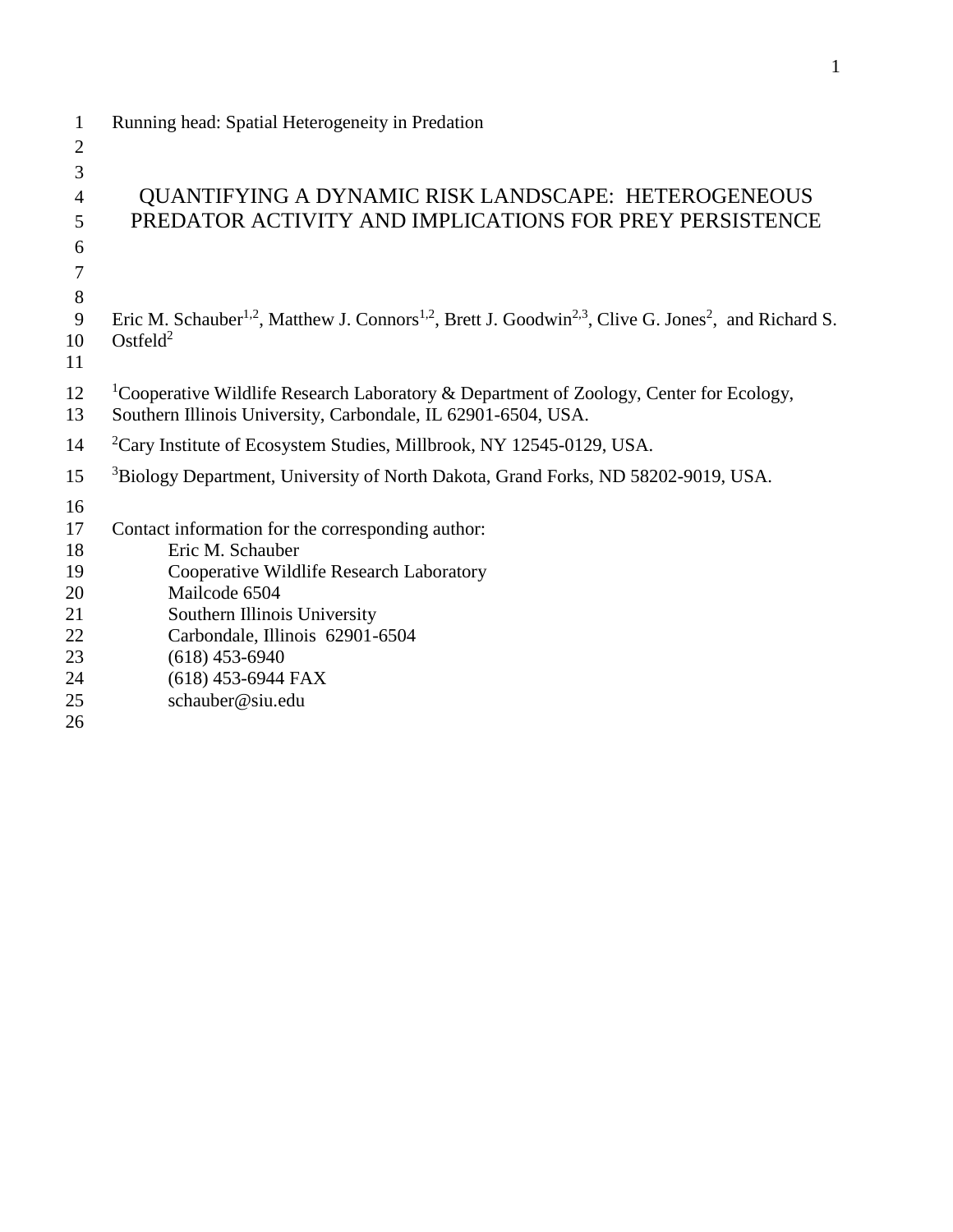*Abstract*: Spatial heterogeneity in predation risk can ameliorate impacts on prey populations, particularly for prey of generalists. Spatially heterogeneous risk implies the existence of refugia, and the spatial scale of those refugia and their persistence over time affect whether prey can avoid predation by aggregating therein. Our objective was to quantify the magnitude, spatial scale, and temporal persistence of heterogeneity in risk of predation by white-footed mice (*Peromyscus leucopus*), an abundant generalist predator of gypsy moths (*Lymantria dispar*) and songbirds. We used track plates to measure white-footed mouse activity at >170 trees in each of 3 forest plots in upstate New York during summers of 2003-2005. We quantified the mean and coefficient of variation of track activity among trees by fitting the beta-binomial distribution to data from each plot and study period. We measured temporal persistence by disattenuated autocorrelation, and spatial scale by fitting exponential variograms. Mice were much less abundant in 2005 than the other 2 years, leading to lower overall track activity but higher coefficient of variation among trees. Mouse track activity at individual trees was positively autocorrelated between monthly study periods in 2003 and 2004, and even between the two years, whereas temporal autocorrelation in 2005 was much weaker. Track activity showed positive spatial autocorrelation over lag distances from ca. 30 to >1000 m. These findings indicate that mouse activity, and hence risk to their prey, varies substantially in space at spatial and temporal scales that appear responsive to mouse population dynamics. The spatial scale and temporal persistence of that variation imply that prey may benefit from returning to, or failing to disperse from, refugia.

 *Key words:* activity, autocorrelation, *Peromyscus leucopus*, persistence, predation, refugia, spatial heterogeneity, spatial scale, track plates, white-footed mouse

**\**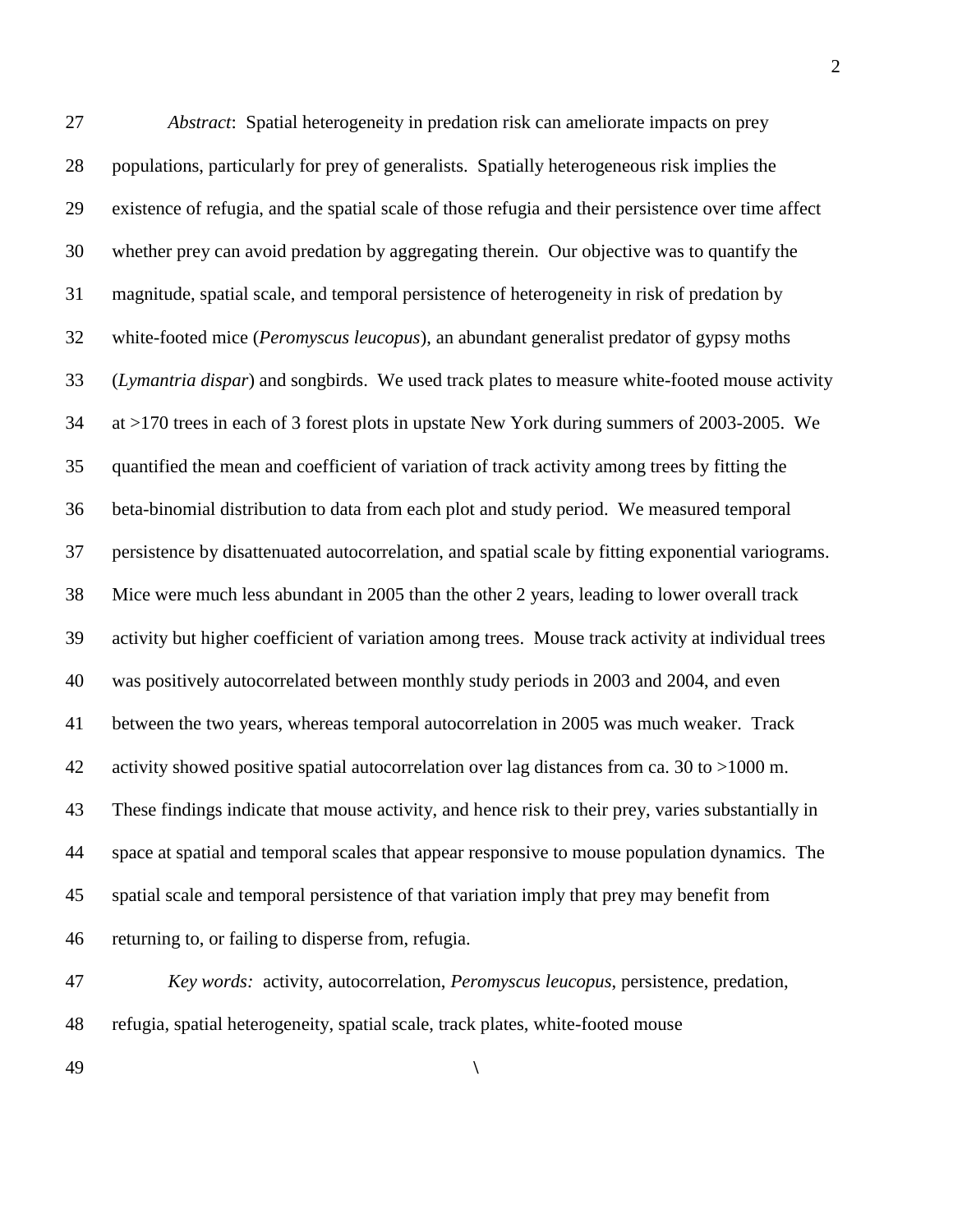#### **INTRODUCTION**

 Spatial heterogeneity in predation risk and the resulting refugia are important to predator-prey dynamics (Gause 1934, Huffaker 1958, Murdoch and Oaten 1975, Hilborn 1975). Specialist predator-prey systems have received the most attention by researchers in this regard (Luckinbill 1974, Turchin and Kareiva 1989), but spatial heterogeneity in risk may be especially important to incidental prey of generalist predators (Schmidt 2004a). Because generalists switch to more abundant prey types when a focal prey type becomes scarce, abundance of generalist predators is affected modestly, if at all, by rarity of the focal prey (Holt 1977, Murdoch and Bence 1987, Sinclair et al. 1998). This numerical decoupling means that rarity is not a refuge for prey of generalists. However, the numerical decoupling of generalists predators can benefit prey when spatial refugia persist over time, because prey can become aggregated in refugia without strongly increasing local predator abundance. Specialist predators would be expected to show an aggregative or numerical response to such heterogeneity in prey abundance, but these responses are likely to be weak or absent for generalists. Aggregation of prey in refugia generates negative spatial covariance between predator and prey abundances, and may further reduce predator impact through local satiation of predators (Goodwin et al. 2005). The white-footed mouse (*Peromyscus leucopus*) is a generalist forager that consumes many prey types and shows only weak food limitation during the growing season (Wolff et al. 1985, Wolff 1986), but its abundance in many areas is strongly linked to availability of tree seeds (especially acorns) during winter (Elkinton et al. 1996, Wolff 1996, Jones et al. 1998, McCracken et al. 1999). Dense mouse populations following bumper crops of acorns are associated with intense predation on various prey, including gypsy moth (*Lymantria dispar*)

pupae (Bess et al. 1947, Campbell and Sloan 1977, Smith and Lautenschlager 1981) and the eggs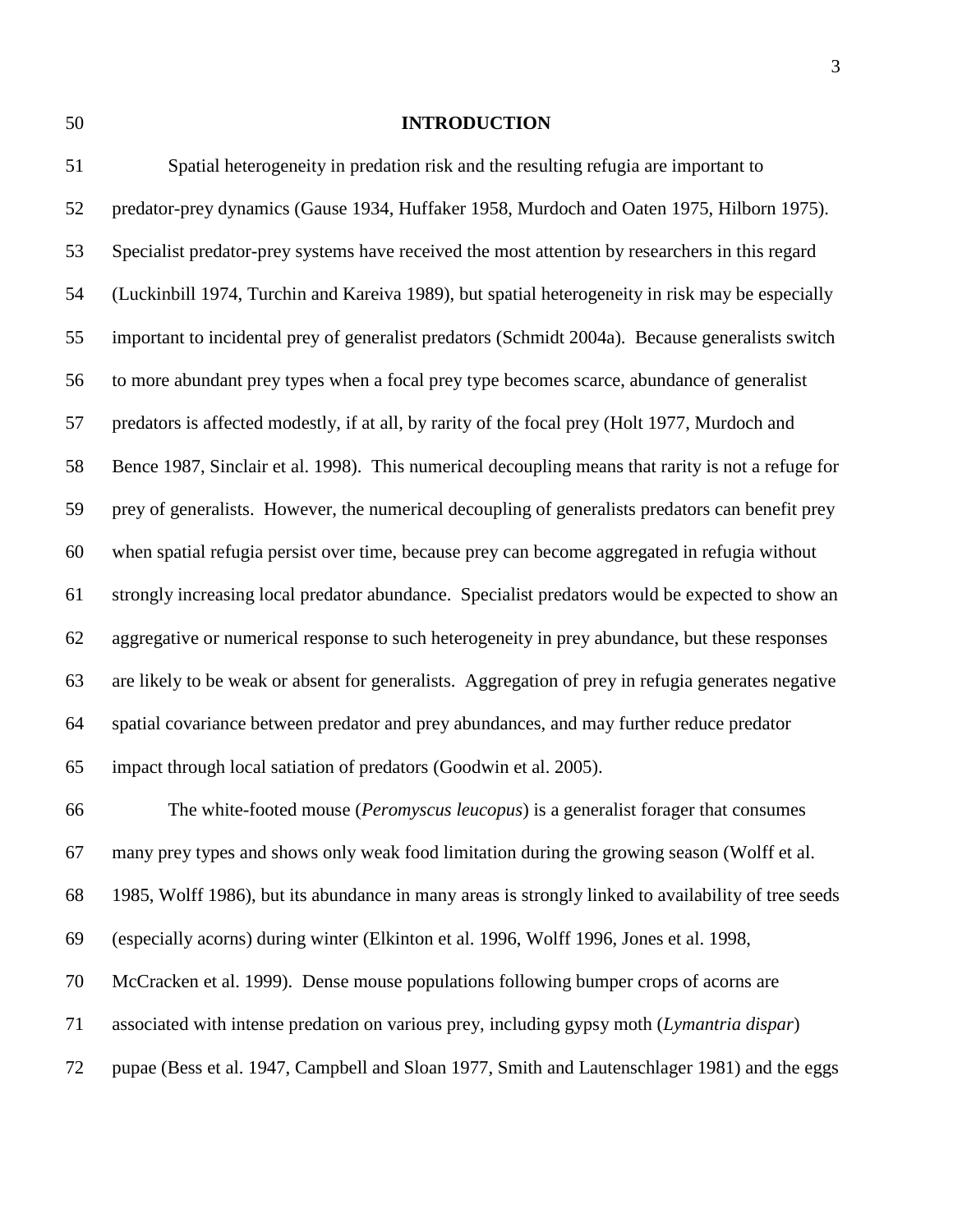and nestlings of certain songbirds (Schmidt et al. 2001, Schmidt and Ostfeld 2003, Clotfelter et al. 2007). In low- to moderate-density populations of gypsy moths, both pupal survival and population growth rates are negatively related to mouse densities (Elkinton et al. 1996, Ostfeld et al. 1996) and removal of mice can cause >10-fold increases in gypsy moth abundance (Jones et al. 1998). Similarly, nest predation of veeries (*Catharus fuscescens*) and dark-eyed juncos (*Junco hyemalis*) is strongly correlated with fluctuations in white-footed mouse abundance (Schmidt et al. 2001, Schmidt 2003), yet songbird eggs and nestlings represent an incidental food source to the mice (Schmidt et al. 2001).

 For both gypsy moths and nesting songbirds, the existence and persistence of refugia are important in avoiding local predator-driven extinction. Because mice are generalists yet readily attack gypsy moth pupae even at low pupal densities, chronically dense mouse populations could potentially drive gypsy moths locally extinct (Schauber et al. 2004). However, simulations and analytical models indicate that persistent spatial heterogeneity in predation risk coupled with limited gypsy moth dispersal can enable gypsy moth populations to withstand high densities of white-footed mice (Goodwin et al. 2005, Schauber et al. 2007). Gypsy moth larvae typically disperse short distances (tens of m; Mason and McManus 1981, Weseloh 1997, Erelli and Elkinton 2000) and adult female gypsy moths are flightless (Montgomery and Wallner 1988). Therefore, gypsy moth population growth is enhanced because larvae "inherit" refugia where their mothers survived to lay eggs (Goodwin et al. 2005, Schauber et al. 2007). Similarly, veery nest success is higher in locations with relatively low use by mice, and nesting songbirds may be able to assess and actively select such refugia (Schmidt et al. 2006, Fontaine and Martin 2006). Even if birds are unable to assess risk before committing to a nest site, they can benefit from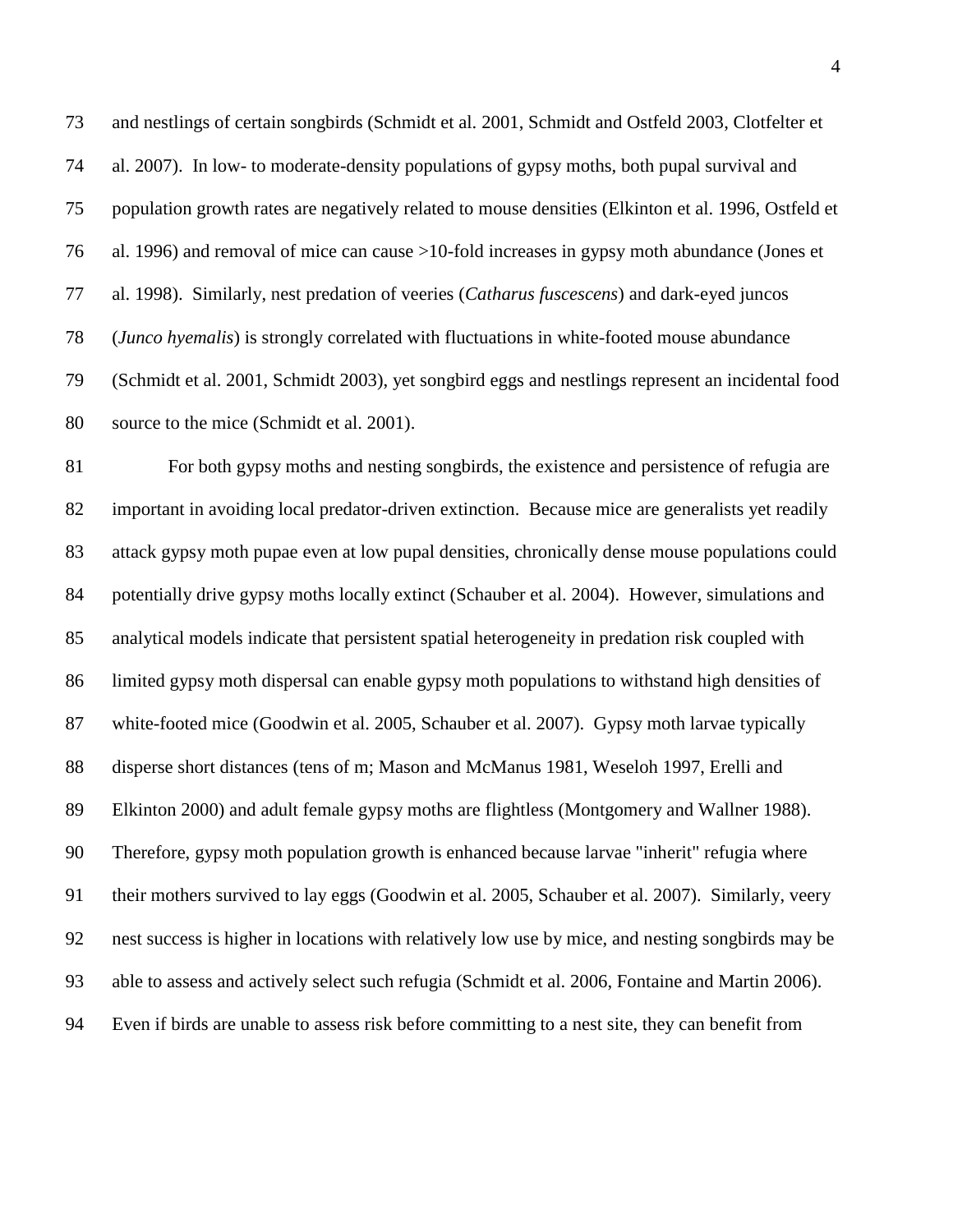- using a win-stay/lose-switch strategy if "hot" and "cold" spots of risk persist over time (Greenwood and Harvey 1982, Schmidt 2001, Hoover 2003, Schmidt 2004b). Many studies (reviewed by Jorgensen 2004) have examined the small-scale activity patterns of white-footed mice and similar small mammals. However, such studies have typically focused on identifying the microhabitat features to which small mammals respond (i.e., causes), rather than the emergent spatiotemporal characteristics (magnitude, scale, and persistence) of spatial heterogeneity in activity that affect the consequences for prey. Our objective was to quantify these spatiotemporal characteristics of white-footed mouse activity in an oak-forest ecosystem where mice are typically abundant, to assess whether movement strategies of focal prey species could enable them to exploit refugia of low mouse activity. Throughout, we use the term "activity" to indicate a quantity that is analogous to "abundance" or "population density" yet applies at scales smaller than an individual home range: i.e., how much time mice (in aggregate) spend in particular locations. To meet this objective, we used track plates to measure mouse activity around individual trees, and from these data estimated the variation and autocorrelation of activity in time and space.
- 
- **MATERIALS AND METHODS**
- 

#### *Study area and mouse abundance*

 All field studies were conducted on three, ca. 2-ha oak-dominated forest plots (Green, Henry, and Tea plots) at the Cary Institute of Ecosystem Studies, Millbrook, New York, USA. Live-trapping for small mammals on these plots has continued from 1995 until the present. Each 115 trapping grid consisted of an  $11\times11$  or  $12\times10$  array of trap stations with 15 m between stations and two Sherman live-traps at each station. During 2003-2005, 2-day trapping sessions were conducted on each plot at 3-week intervals from late May until late October or early November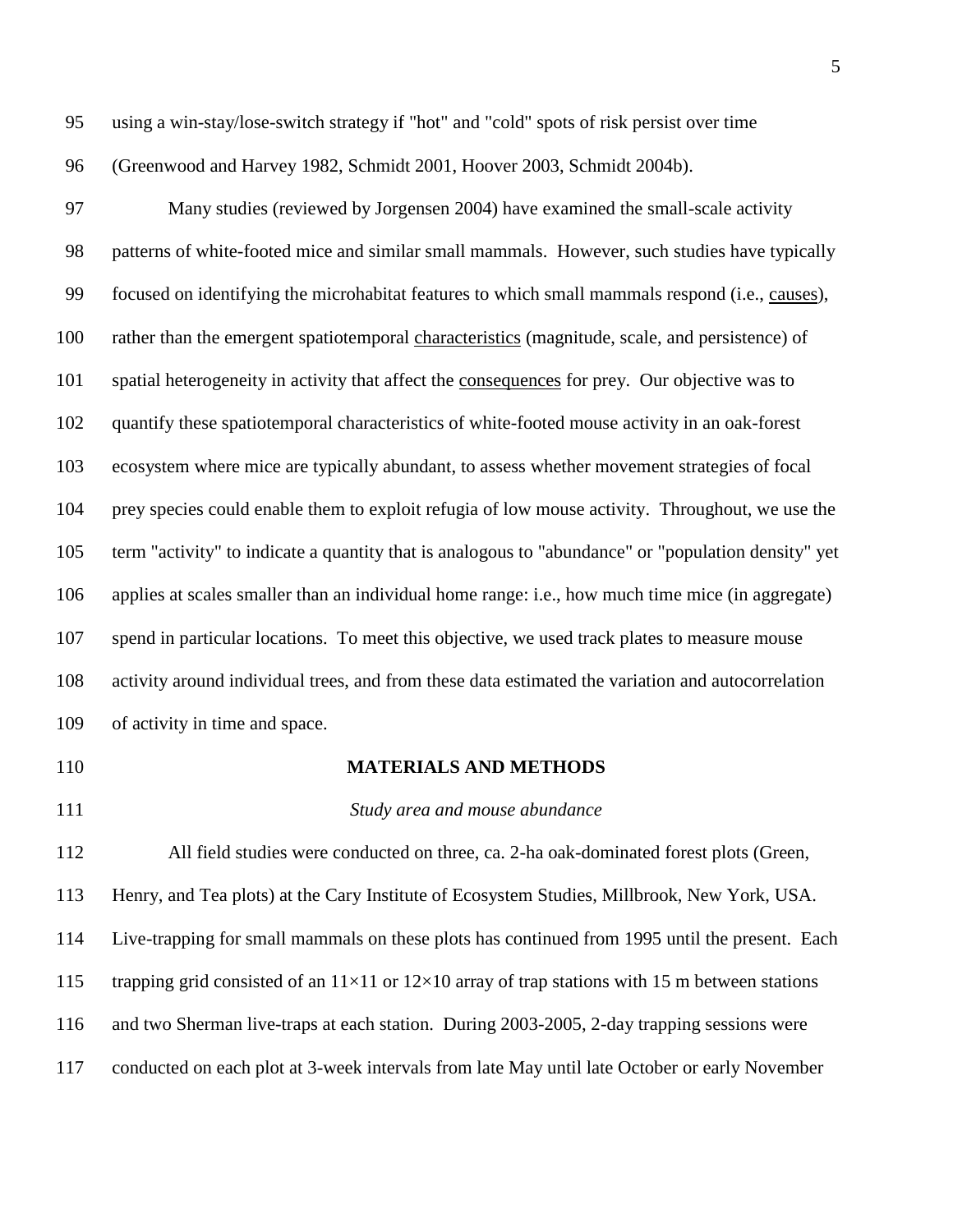each year. Traps were baited with oats, and cotton batting was provided as insulation during cool weather. Traps were set in the late afternoon and checked and closed the following morning. Each captured mouse or chipmunk was marked with a uniquely numbered ear tag and released at the site of capture. Because each trap session was too short for closed-population estimators, we estimated white-footed mouse abundance (mice per plot) during individual trap sessions in 2003-2005 using the Jolly-Seber open population model with heterogeneous mortality rates, implemented in program POPAN5 (Arnason and Schwartz 1999). We report abundance estimates interpolated to the 15th day of each month. White-footed mice were by far the most frequently trapped small mammals on these plots, although shrews (*Blarina brevicauda* and *Sorex cinereus*.), eastern chipmunks (*Tamias striatus*), and southern flying squirrels (*Glaucomys volans*) were also captured frequently.

## *Measuring activity*

 Predation risk can be measured by observing predation on naturally occurring prey, but stationary prey that survive long enough to be found by researchers under-represent sites of especially high risk, introducing bias (Zens and Peart 2003, Schauber and Jones 2006). Prey could also be deployed, but deploying enough prey in a small area to precisely estimate the local predation rate could alter the foraging behavior of mice (Schauber et al. 2004). Instead, we measured local activity of white-footed mice, based on the assumption that risk of being attacked by mice is determined by the local activity of mice. High activity at a location could result from intense use by a single mouse or moderate use by several mice, with similar implications for sparse prey because individual predators are unlikely to become satiated. Space use of small mammals has been measured by the frequency of capture at live-trap stations (e.g., Mengak and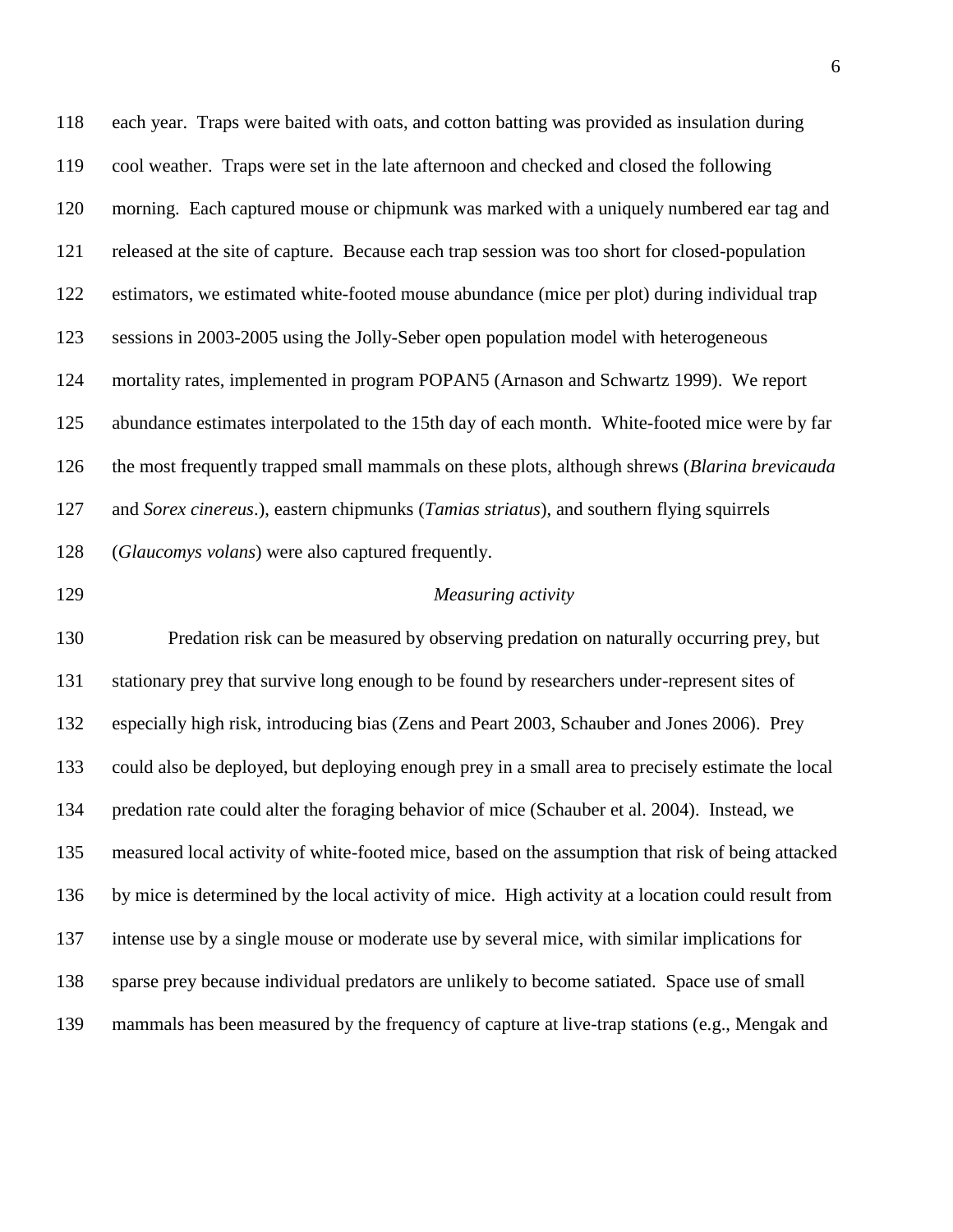Guynn 2003, Schmidt et al. 2006) but mice often respond behaviorally to the presence of traps and trapped animals cannot move, which can bias observed space use (Douglass 1989).

 We measured white-footed mouse activity by the frequency at which mice left tracks ("track activity") on plates placed around individual trees during the summers of 2003-2005. 144 Track plates were constructed of 14×22-cm acetate sheets coated with graphite powder suspended in an ethanol/mineral oil mixture (Connors et al. 2005). To provide rigid backing, track plates were clipped to pieces of aluminum flashing, which had been deployed in the field at least 1 week before to allow mice to become accustomed to them. Mouse track activity is a strong predictor of predation on gypsy moth pupae at the scale of individual trees, and the plates do not appear to attract or repel mice (Connors et al. 2005). Tracks of white-footed mice are readily distinguished from those of chipmunks, shrews, or flying squirrels. Southern red-backed voles (*Clethrionomys gapperi*) and meadow voles (*Microtus pennsylvanicus*), whose tracks could be mistaken for mouse tracks, have been captured very rarely on the plots. Each plot comprised 100 15×15-m cells. In 10 randomly selected cells per plot, we

 placed plates around all trees > 7 cm diameter at breast height (dbh). In each of the remaining cells, we randomly selected one of four candidate sample points 7.5 m apart and placed three track plates around the nearest tree > 7 cm dbh. Universal Transverse Mercator coordinates of each sample tree were measured with a global positioning system unit (Garmin GPS 12; Garmin International, Inc., Olathe, Kansas, USA). Track plates were placed around 183, 187, and 171 sample trees on Green, Henry, and Tea plots, respectively, and the same trees were used in all years except for 1 tree on Henry plot that fell after the 2003 field season.

 Track plates were monitored every 2 days during ca. 2-week study periods in June, July, 162 and August each year. A tracked plate was replaced when available untracked area reached <50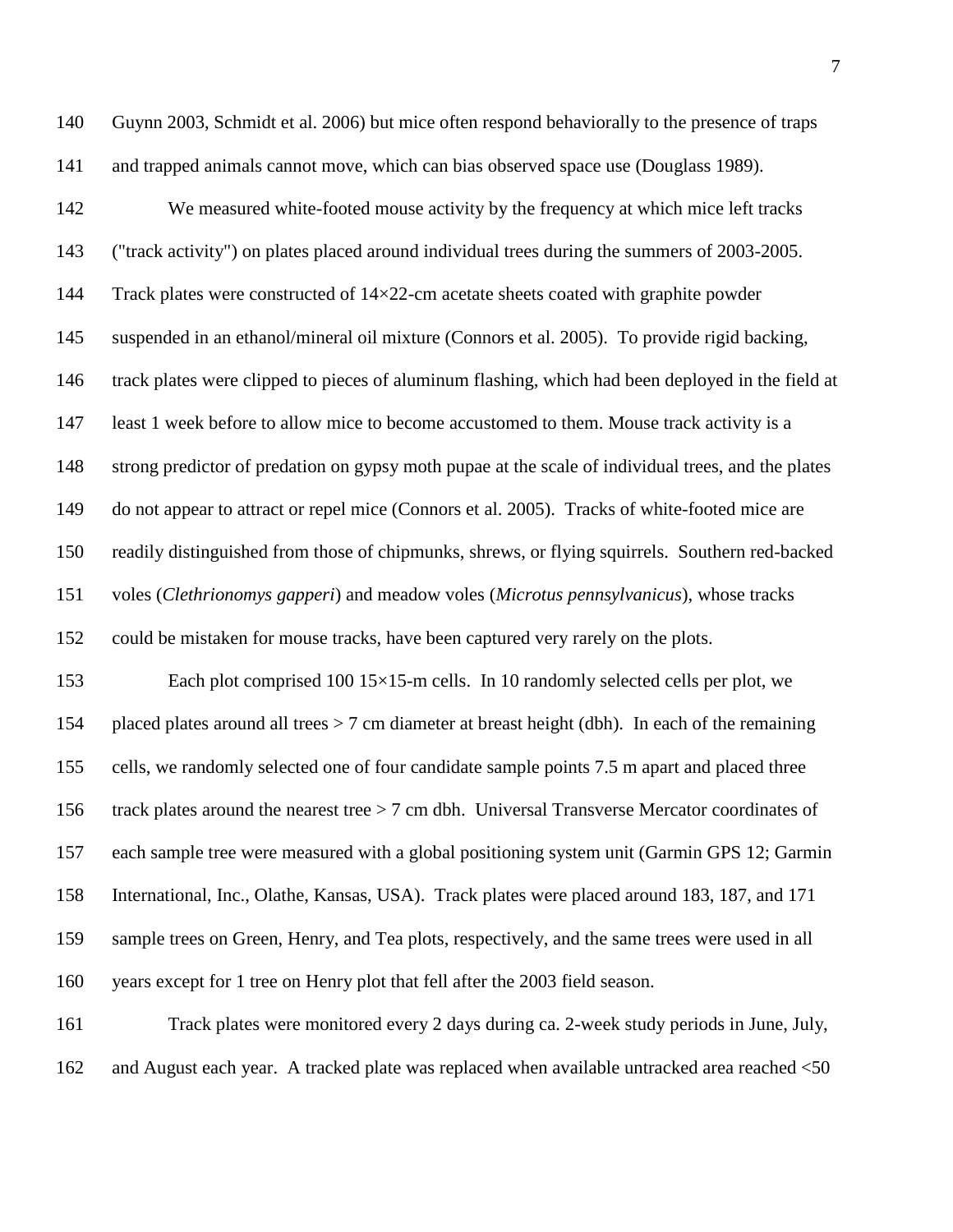% of the total graphite-coated area of the plate. We marked tracks on plates left in the field to prevent double counting. Track plates with unknown or unidentifiable tracks were replaced and removed from the field for later examination. Due to inclement weather and time constraints, data-collection days per study period varied from 5-8 among plots and study periods in 2003 and 2004 (always 7 data-collection days in 2005). In each plot and study period, the sample size (in "plate-checks") at a tree was the number of data-collection days multiplied by 3 plates. In 2003, plates were monitored 19 June – 3 July, 14 – 28 July, and 6 – 19 August. In 2004 plates were 170 monitored  $14 - 30$  June,  $14 - 28$  July, and  $14 - 27$  August. In 2005 plates were monitored  $8 - 21$ 171 June,  $7 - 20$  July, and  $3 - 16$  August. *Analyzing activity data* We measured mouse track activity at a tree by the proportion of plate-checks that recorded mouse tracks. We analyzed track activity separately for each study period, plot, and year to quantify the magnitude, spatial scale, and temporal persistence of heterogeneity in mouse activity among trees. All our analyses addressed the problem of disentangling spatial and temporal variation in the true activity of mice (i.e., the probability of recording mouse tracks on a given plate-check) from the sampling variation inherent to proportional data. *Magnitude of Spatial Heterogeneity.* – To quantify variation in true track activity among trees, we fitted the beta-binomial distribution (Kendall 1998) to observed track activity data from each plot and study period. The beta-binomial distribution is often applied to model how the probability of an event varies among subjects, such as detectability of individual animals (McClintock et al. 2006) or disease incidence at individual sites (Gent et al. 2006). In our case, this procedure is based on two assumptions: (1) true track activity varies among trees according

to a beta distribution and (2) observed track activity (plates tracked per check) at a tree is a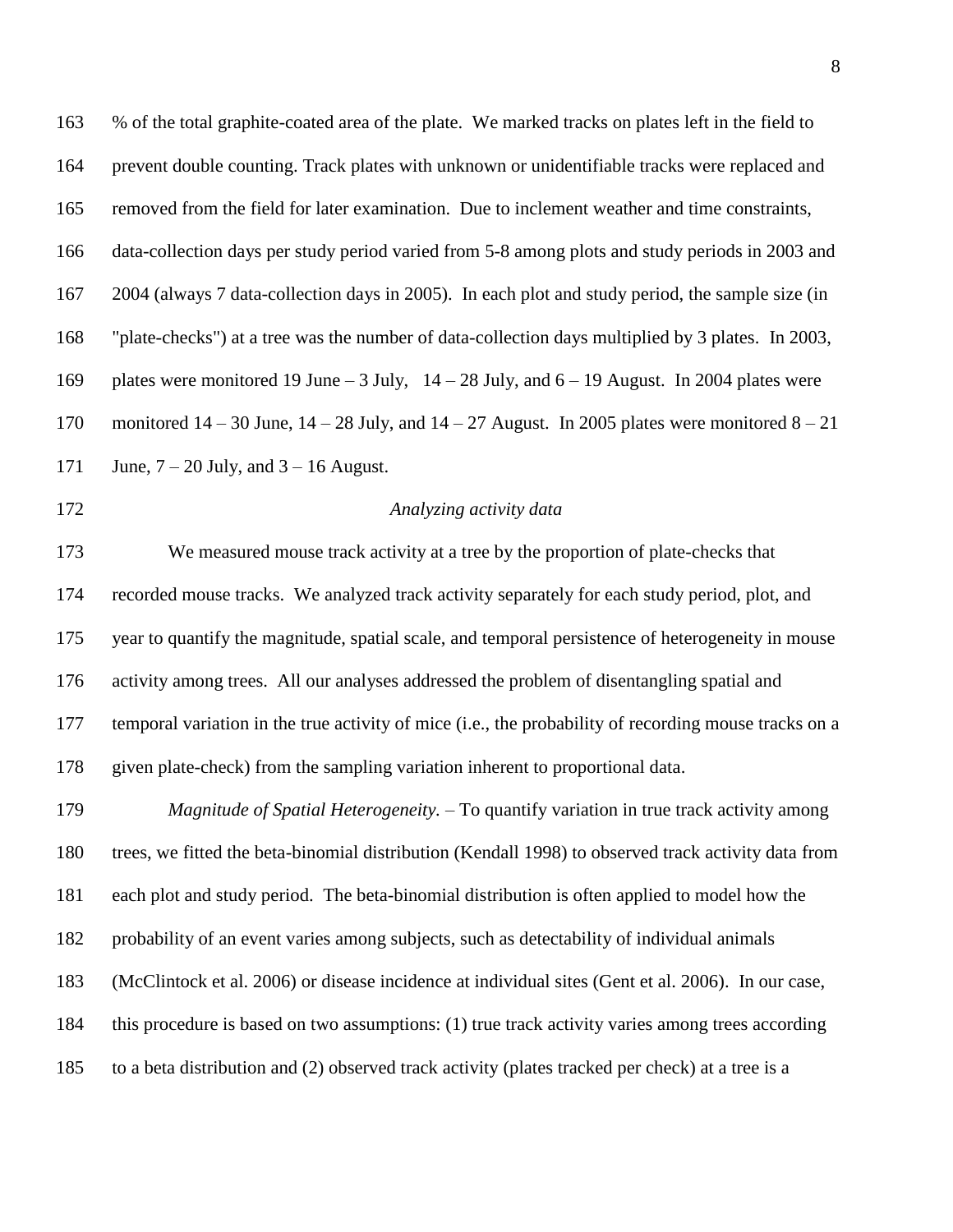binomial random variable conditioned on the true track activity at that tree. We obtained maximum likelihood estimates for the mean and coefficient of variation (CV) of the underlying beta distribution (Evans et al. 2000) for each plot and study period using the PopTools add-in in 189 Microsoft Excel®, employing a wide array of initial parameter values to ensure convergence to a global maximum. We used profile likelihood to place 95% confidence intervals on the mean and CV of track activity for each study period and plot. To test the null hypothesis that track activity was equal among trees, we used a likelihood-ratio test to compare the fit of the beta-binomial distribution to that of a binomial distribution in each plot and study period. Finally, we performed a Chi-square goodness-of-fit test to test for lack of fit by the beta-binomial model, which would indicate deviations from the assumptions that true mouse activity follows a beta distribution and that observed track activity is a binomial random variable.

 *Spatial Scale*. –We applied geostatistics to quantify the spatial structure of mouse activity. This approach describes how the dissimilarity of measurements taken at different points in space depends on the distance between those points (lag distance), in the form of a variogram (Fig. 1). In geostatistics, this dissimilarity is typically expressed by the semivariance, which is calculated like the variance except using only measurements below the overall mean (Cressie 1993). If the quantity being measured is spatially autocorrelated then nearby measurements are expected to be more similar, resulting in a lower semivariance among measurements at small than at large lag distances. If measurements were perfectly repeatable then semivariance would equal zero at lag distance zero, but measurement errors or fine-grained spatial structure can produce a positive semivariance value (known as the nugget) at lag distance zero. In many cases, semivariance can be expected to level off at a maximum value (called the sill) at large lag distances. If the measured quantity shows strong spatial autocorrelation (also described as strong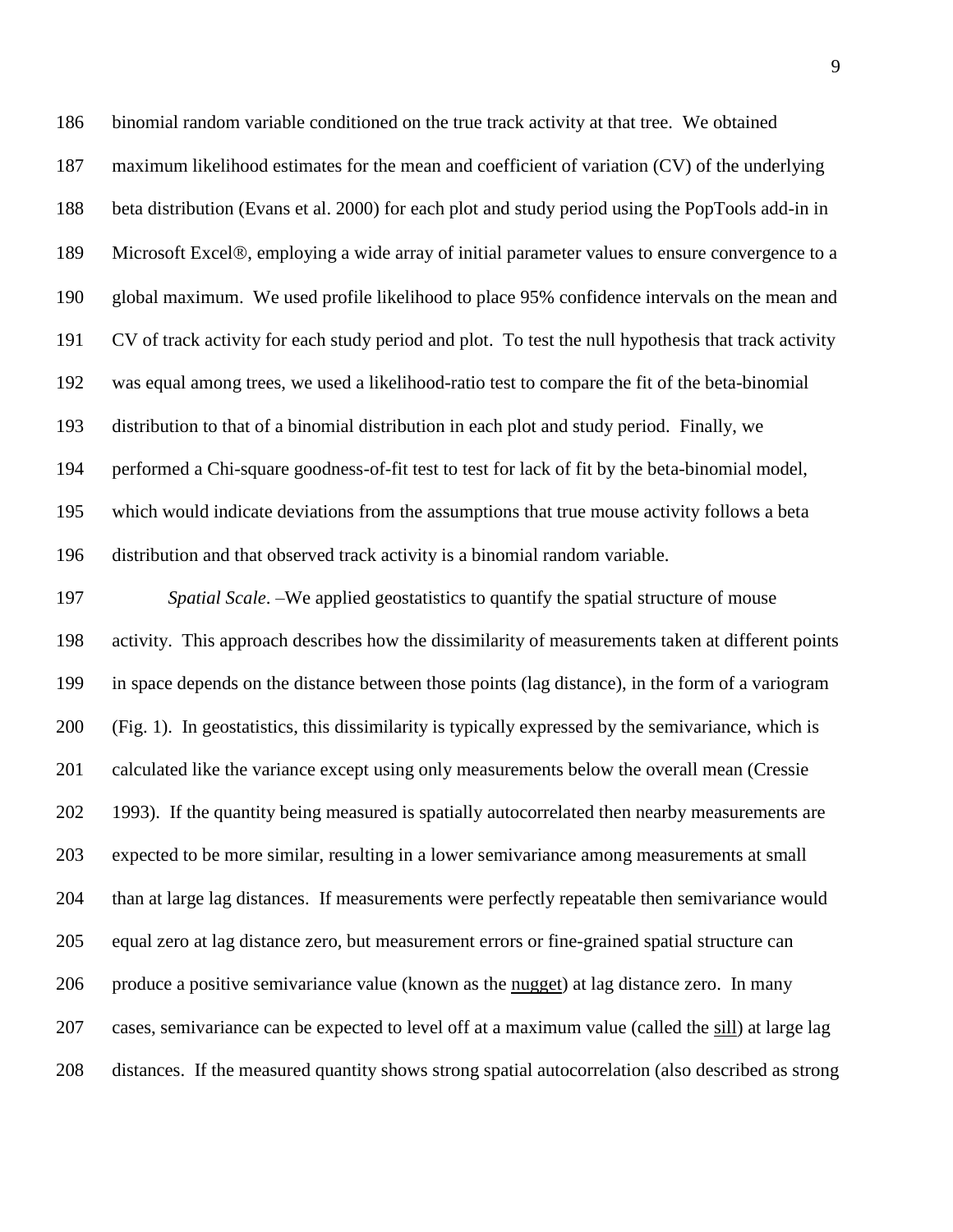spatial structure), then nearby measurements will be much more similar than distant ones, so the relative amount by which the sill exceeds the nugget (i.e., relative structural variability) is often used to indicate the strength of spatial autocorrelation (Isaaks and Srivastava 1989). The absence of spatial autocorrelation is indicated by a flat variogram. The spatial scale of autocorrelation is typically measured by the lag distance at which semivariance approaches sill; this distance is called the effective range. If data are collected at a small scale relative to the scale of autocorrelation (i.e., maximum observed lag distance < effective range), then estimating effective range and the sill requires extrapolation beyond the range of the data and consequently is imprecise. The spatial pattern of the quantity being measured is described as isotropic if the variogram is unaffected by the direction in which lag distance is measured (e.g., east-west or north-south; Cressie 1993).

 We used PROC VARIOGRAM in SAS (SAS Institute, Carey, North Carolina) to produce an empirical variogram from mouse track activity data in each plot and study period. To more concisely characterize spatial structure and scale, we use PROC NLIN to fit an isotropic, 223 exponential variogram model to data from each plot and period. The model is:  $\gamma(h) = C_0 + C_1(1)$  -exp(- $\alpha$ *h*)), where  $\gamma$ (*h*) is the predicted semivariance at lag distance *h*,  $C_0$  is the nugget variance, 225 and  $C_0 + C_1$  gives the sill (Cressie 1993). We defined effective range (*A*) as the lag distance at 226 which the variogram curve was 95% converged to the sill  $(A = 3/\alpha)$ . Each model was fitted by 227 weighted least squares, weighting data in the bin centered on distance *i* by  $n(i)/\gamma(i)^2$ , where  $n(i)$  is the number of observations in the bin (Cressie 1993). Initially, we analyzed data from each plot separately, binned in 5-m distance intervals up to a maximum of 155 m (i.e., the plot extent). However, estimates of *A* were often greater than the plot extent, producing highly imprecise estimates of the effective range and sill. Therefore, we also fitted exponential variogram models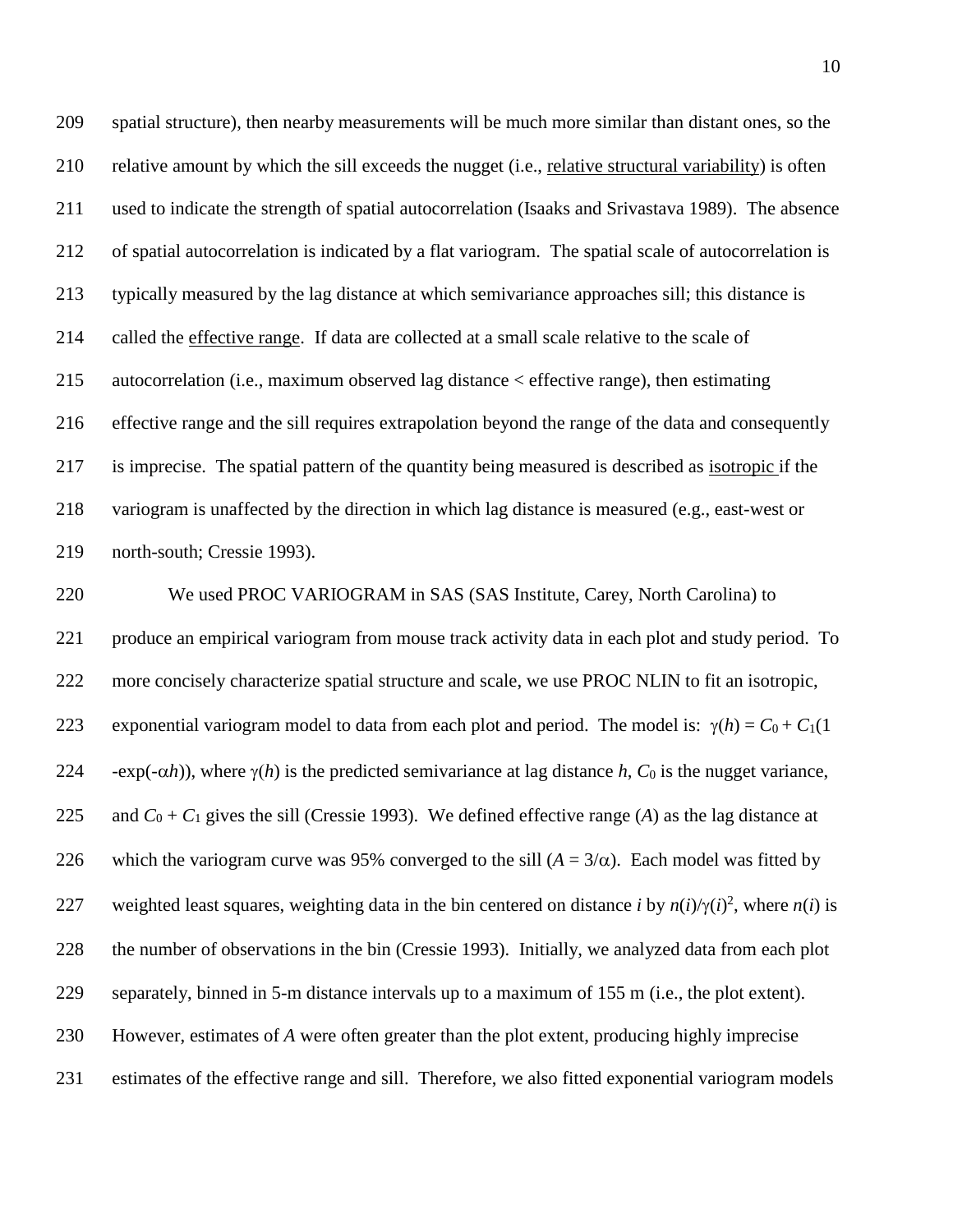to data pooled from all three plots in each period, binned in 20-m distance intervals up to a maximum of 5000 m. Relative structural variability (RSV; Isaaks and Srivastava 1989) is 234 defined as  $RSV = 1 - C_0/(C_0+C_1)$ . Because of imprecise estimates of the sill, we calculated a 235 within-plot RSV for each variogram model, replacing the sill (denominator) with  $\gamma(155)$ . For 236 variograms fitted to data pooled from all plots, we calculated RSV with  $\gamma$ (5000) in the denominator. With the fitted variogram model, we used point kriging (PROC KRIGE2D in SAS) to interpolate track activity within each plot and study period. *Temporal Persistence*. – We calculated between-period (June, July, or August) correlations (Pearson product-moment correlation, *r*) in track activity around sample trees in each plot and year. To measure the persistence of mouse activity between years, we averaged track activity around each sample tree over the 3 study periods in each year, and calculated the pairwise correlations in average track activity among the 3 years. We determined statistical significance of raw correlations using SAS but report disattenuated correlations (Muchinsky 1996) to adjust for the reduction in correlation coefficient magnitude due to sampling variability. Each observed correlation between vectors *x* and *y* ( $r_{xy}$ ) was disattenuated by  $R_{xy} = r_{xy}/\sqrt{r_{xx}r_{yy}}$ , 247 where  $r_{xx}$  is the reliability of the data in vector  $x$  (i.e., data from a given plot and study period). We used a parametric bootstrap to estimate reliability for each plot and study period. To do so, we treated the observed track activity at each tree as the true probability of recording a track, generated two binomial random variables (using PopTools add-in in Microsoft Excel®) based on

that true probability and the number of plate-checks, calculated the observed correlation between

the two random variables over all trees, and took the average correlation over 1,000 simulations.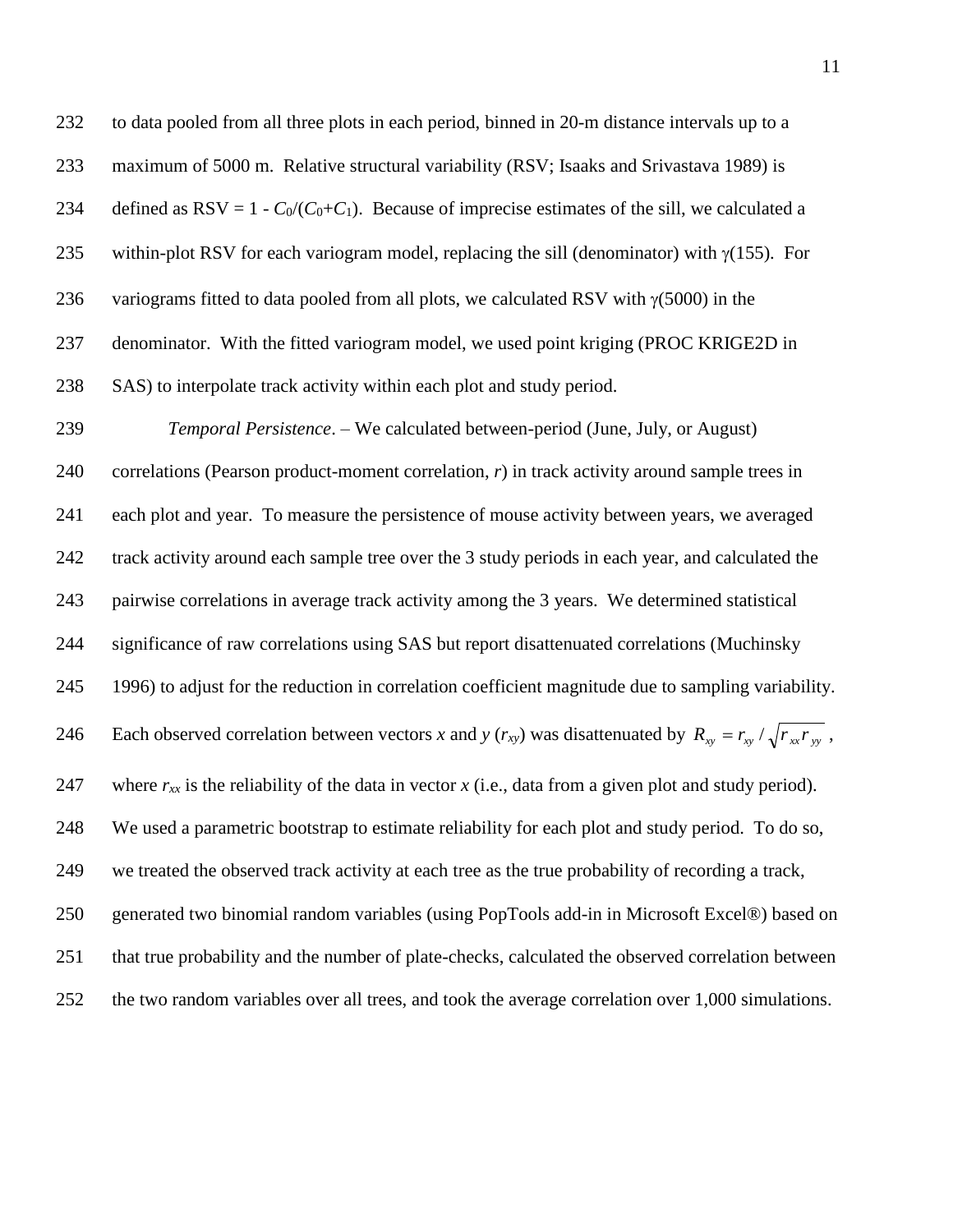**RESULTS** *Mouse abundance, mean activity, and magnitude of spatial heterogeneity* Track activity was measured with >62,400 plate-checks per year. Activity data were significantly better fit by a beta-binomial distribution than a binomial distribution, indicating that 257 true track activity varied among trees, for all plots and study periods (all  $\chi^2 > 7.7$ , d.f. = 1, *P* < 258 0.006) except Henry plot in June 2005 and Tea plot in July 2005 ( $\chi^2$  < 0.32, d.f. = 1, *P*  $\geq$  0.57). Although statistically significant lack of fit generally remained after beta-binomial fitting (all  $\chi^2$ ) 260 > 219, d.f.  $\geq$  169, *P* < 0.04; except Tea plot in July 2005 --  $\chi^2$  = 156.2, d.f. = 169, *P* = 0.75), observed track frequencies closely followed model predictions (**Appendix A**). Over all grids and study periods, estimated mean and CV of track activity were similar (ca. 0.3-0.35) in 2003 and 2004 (Fig. 2), when mouse abundances were generally >60 mice/plot. However, acorn failure in fall of 2004 precipitated a crash in mouse abundance in 2005 to <6 mice/plot; consequently, track activity in 2005 averaged only 0.06 but exhibited high spatial heterogeneity, with estimated CV averaging 0.58 (Fig. 2). *Spatial scale* The strength and scale of spatial structure scale varied among plots and years (Appendix B). Variograms for 2003 from the Henry plot tended to peak at 40-80 m whereas those from the Green plot increased approximately linearly out to 155 m, indicating spatial autocorrelation out to and perhaps beyond the plot scale (Fig. 3). In 2004 and 2005, most variograms had shallower initial slopes than in 2003, suggesting weaker spatial autocorrelation, and most 2005 curves leveled off at < 80 m (Fig. 3). These patterns are reflected in the estimates of *A* and RSV from the fitted variogram models (Table 1). Green plot variograms in 2003 had *A* > 1000 m, whereas 275 those from Henry plot in 2003 had  $33 \le A \le 70$  m. RSV in 2003 varied from 0.46 to 0.72 with a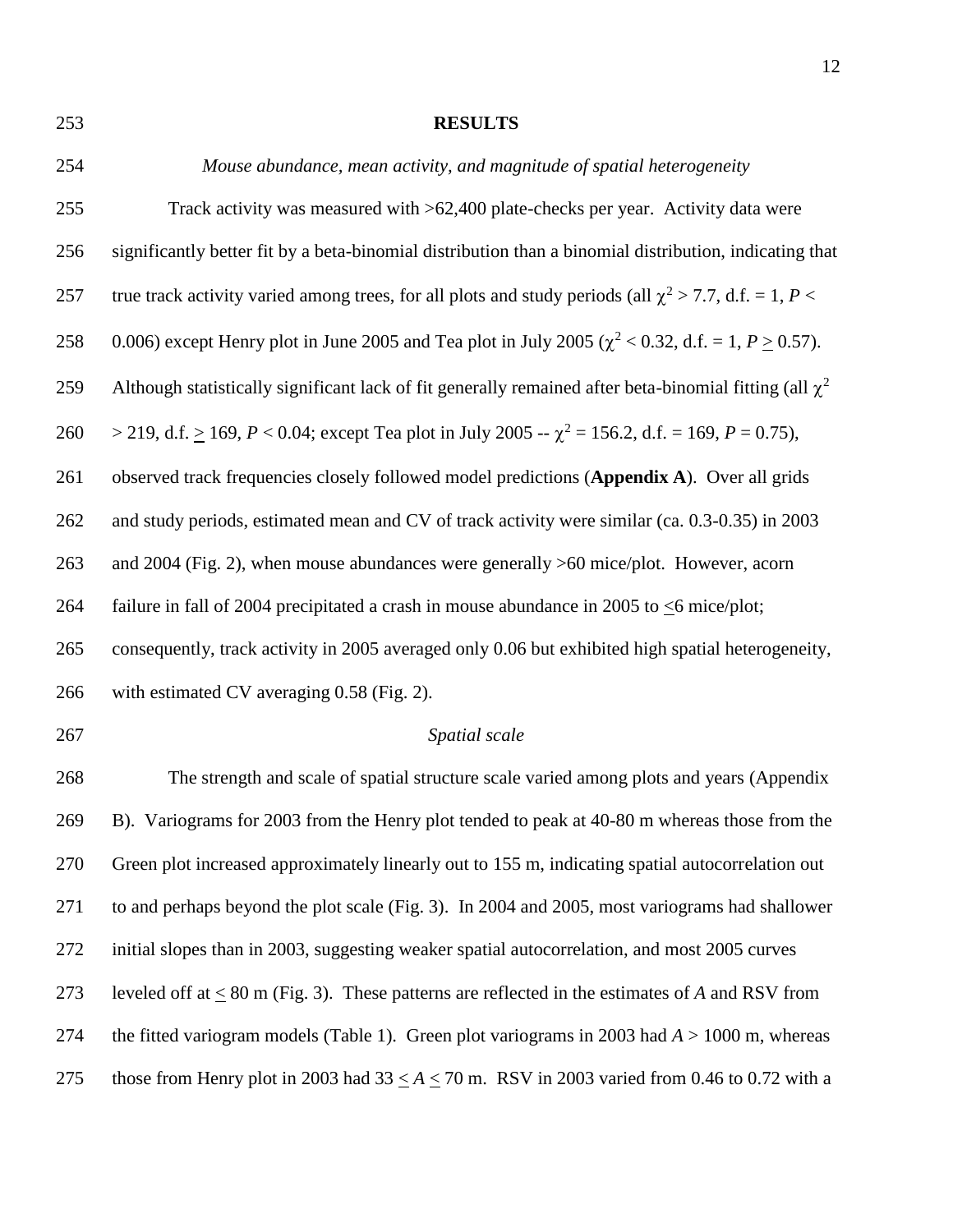median of 0.61, consistently greater than 2004 or 2005. Variogram data from 2005 exhibited the lowest RSV and inconsistent *A*. Variograms based on data pooled from all plots indicated little spatial structure at scales larger than the extent of our plots (150-200 m), except for August 2005 (Fig. 4).

# *Temporal persistence*

 Within each year, track activity was significantly autocorrelated among study periods on Henry and Tea plots in 2003 and 2004 and on Green in 2003, but not on Green in 2004, with disattenuated correlations between periods ranging from 0.16 to 0.55 in these 2 years (Fig. 5A, Table 1). Between-period correlations were weaker in 2005 (-0.18 < *R* < 0.36) and all were nonsignificant, except June vs. July for Green plot. Track activity averaged over study periods in 286 a year also was autocorrelated between 2003 and 2004 for all plots, with  $R \approx 0.5$ ; observed correlations between 2004 and 2005 were also positive but lower (*R <* 0.21), and were not statistically significant (Fig. 5B, Table 1). Disattenuated correlations between 2003 and 2005 were near 0.21 for all grids but were marginally nonsignificant for Tea plot (Table 1).

#### **DISCUSSION**

 We found that the spatiotemporal characteristics of mouse activity, as measured by track plates, were amenable to exploitation by prey. In 2003 and 2004, when mice were abundant, mouse activity varied substantially among trees with spatial structure over tens to hundreds of m and temporal autocorrelation over months to years. In 2005, when the mouse population was lowest, the CV of activity among trees was higher than in other years, but spatial structure and temporal autocorrelations were weak. These characteristics indicate that limited dispersal by gypsy moth larvae could enable them to "inherit" low-risk sites where their mothers survived as pupae (Schauber et al. 2007), and that songbirds could benefit from electing to re-use successful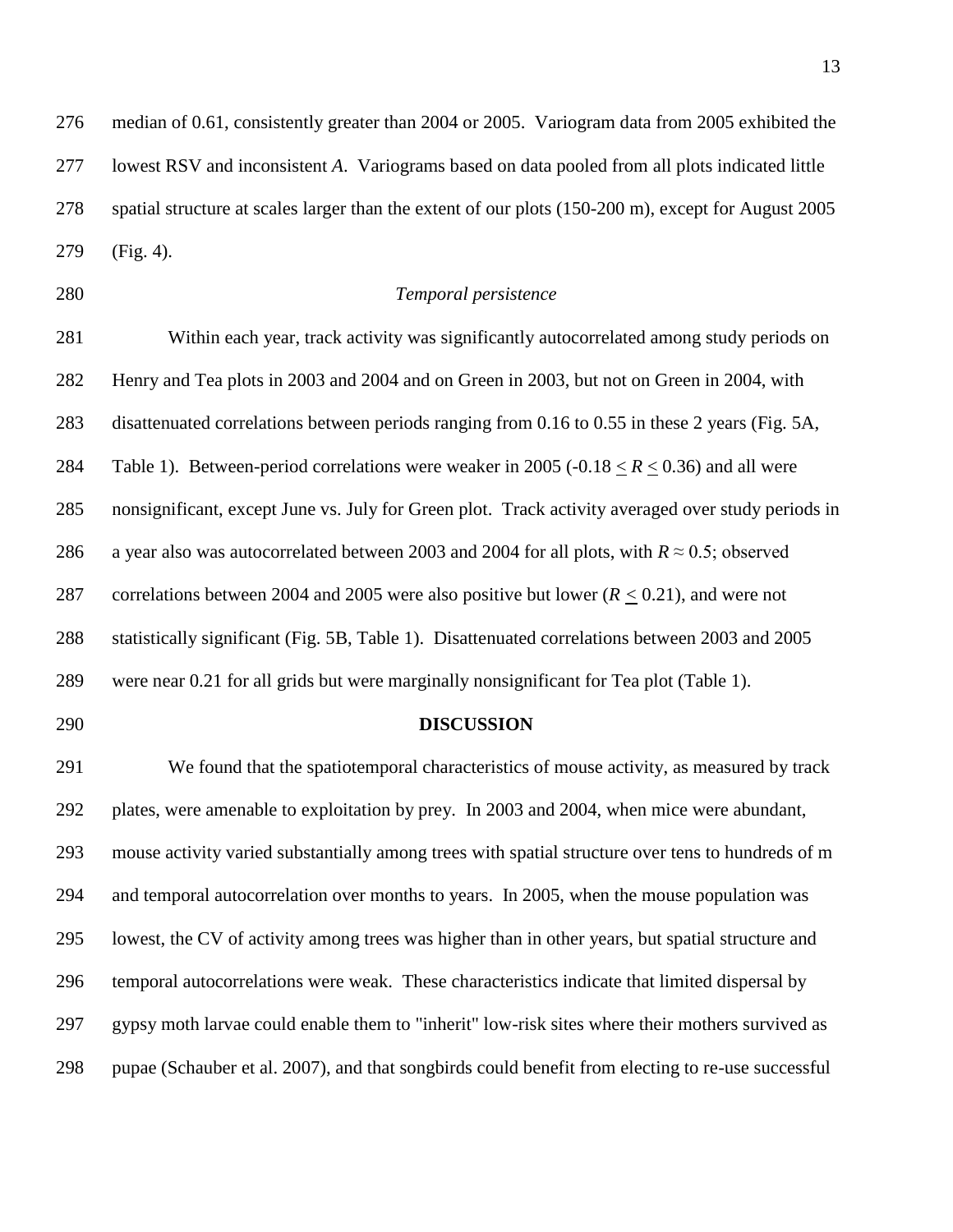nest sites (Schmidt 2004b). The spatial scale and temporal persistence of relatively low-activity sites, and hence their contribution to prey population growth, appear to be greatest when mice are most abundant and therefore most important as predators.

 The spatial scale of predator activity relative to prey movement distances is integral to the ability of prey to exploit cold spots and escape hot spots of risk. On our plots, the effective range of mouse activity was often similar to or larger than the typical dispersal distances of moths (< 100 m; Weseloh 1997, Erelli and Elkinton 2000), indicating that many dispersing larvae may remain within their birth refuge. This correspondence of scales can ameliorate predation impact on moth populations by allowing local build-up of moth densities in temporally stable refugia (Goodwin et al. 2005). The spatial scale of predation risk can also determine the optimal distance for birds to move when re-nesting after nest predation (Powell and Frasch 2000). The effective ranges of mouse activity we observed were often similar to or greater than territory size in veeries (Martin 1960), suggesting that territory abandonment may be necessary for breeding dispersal to be an effective response to predation by white-footed mice.

 Temporal persistence of hot and cold spots of risk also affects the impact of predation. After accounting for sampling variability, mouse activity showed substantial temporal autocorrelation between months and, when averaged over months, between years. Within-season persistence is needed for nest predation events to provide information about the likely success of re-nesting attempts in the same area. Between-year consistency is necessary for nest success to provide information relevant to nest-site philopatry decisions. Between-year consistency is also necessary for limited dispersal to enable gypsy moths to inherit refugia where their mothers survived. In our mouse-moth system, if a refuge persists for > 1 year, the high fecundity (Moore and Jones 1987, Jones et al. 1990) and limited dispersal of gypsy moths can cause a substantial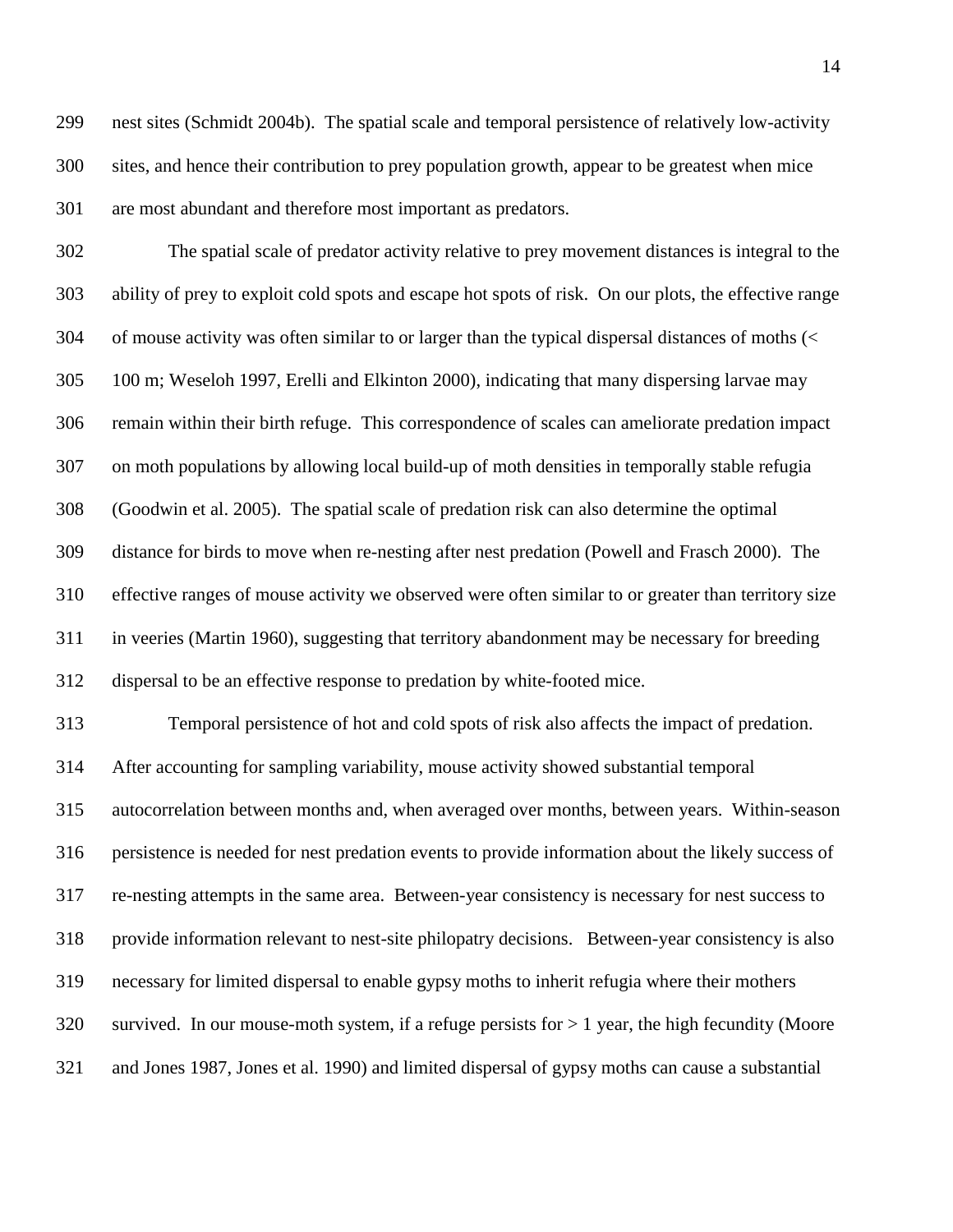increase in local moth populations with a concomitant expansion of the area with moth densities high enough to satiate mice and hence an expansion of the refuge. Both within- and between-year persistence of mouse activity were greatest in years when mouse abundance was relatively high, suggesting that the spatiotemporal characteristics of predation risk in this system act to ameliorate intense predation risk associated with high mouse densities.

 We found that most of the spatial structure in mouse activity was at scales below ca. 50 m, similar to the typical home range radius for white-footed mice (ca 0.1 ha; Wolff 1985). This scale is considerably greater than the scale (ca. 8 m) of spatial autocorrelation in seed and seed predation by small mammals documented by Manson (2000). We also found some instances of spatial structure at scales equal to or larger than the scale of our plots (150 m). Such larger-scale pattern could arise from behavioral responses to larger scale spatial variations in the determinants of habitat suitability for mice, or from the build-up of local matrilineal clusters due to female philopatry (Wolff and Lundy 1985). At smaller scales, local activity of *Peromyscus* is often associated with microhabitat features such as understory cover (McCracken et al. 1999) and coarse woody debris (Greenberg 2002, Mengak and Guynn 2003) and, although few studies have linked such small scale features to individual fitness, Manning and Edge (2004) found that *P. maniculatus* with sufficient woody debris within their home ranges had higher survival. Other microhabitat features selected by mice may be more ephemeral. For example, Schmidt et al. (2001) found that local abundance of red maple seeds was associated with increased predation by small mammals on songbird nests, suggesting that rapid predator responses to resource pulses could weaken the persistence of hot/cold spots. However, Connors (2005) did not find that mouse track activity on our plots was related to volume of coarse woody debris, tree size, or tree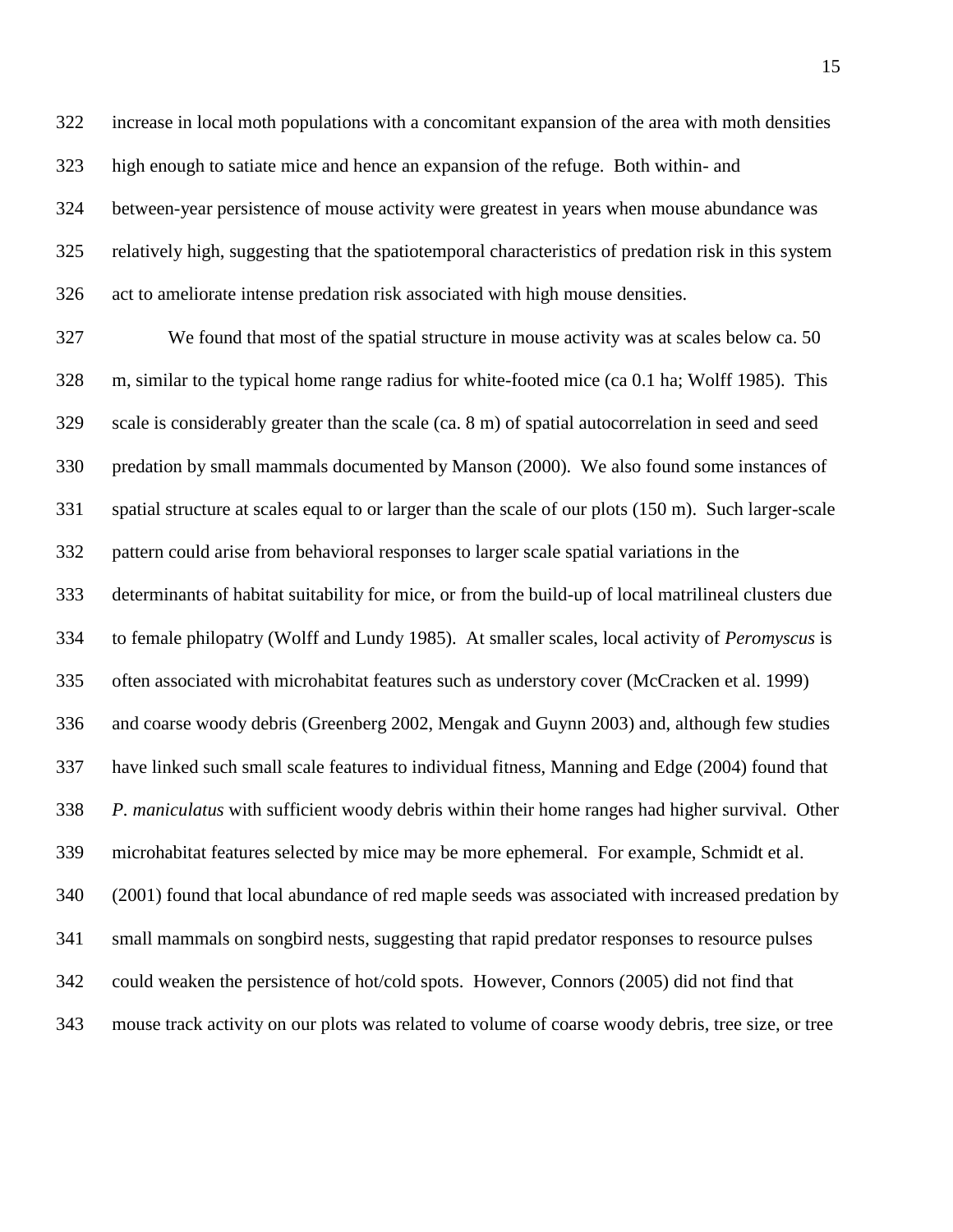species. Mouse track activity did appear to be related to local tree seed production, but that relationship was inconsistent among plots (Connors 2005).

 Demographic inertia could also generate or exacerbate spatial heterogeneity in mouse activity. At the scale of our plots, mouse abundance in summer is tightly linked to acorn production the previous autumn (Jones et al. 1998, Ostfeld et al. 2006), so current density can be a carryover from high habitat quality in the past. Given that female white-footed mice are often philopatric (Wolff and Lundy 1985), differential reproductive success among females at one point in time could similarly lead to spatial variation in mouse activity later. Such inter-female differences in reproductive success can stem from differences in female quality, local habitat quality, or simply demographic stochasticity. Thus, demographic inertia could cause the spatial and temporal distribution of activity for mice (or other species with female philopatry) to imperfectly reflect the distribution of features related to habitat quality.

 The magnitude of spatial heterogeneity in risk (and other determinants of population growth) necessary for a prey population to persist can depend on the spatial scale and temporal persistence of that heterogeneity relative to exploitive strategies employed by the prey. In other words, only a small degree of heterogeneity may be necessary if that heterogeneity is persistent and at a spatial scale that prey can efficiently find and exploit. Therefore, the significance of our findings about heterogeneous predation risk is tied to prey behavior. Schmidt et al. (2006) found that ca. 75% of veery nests were found near (<8 m) trap stations where fewer than average mice were captured, suggesting that veeries may effectively recognize and select refugia for nesting. In contrast, gypsy moth larvae prefer to feed on oak trees, which elevate local mouse abundance via acorn production. In fact, gypsy moths often pupate (with predictable results) inside mouse-inhabited nest boxes on our plots. Therefore, gypsy moths do not appear capable of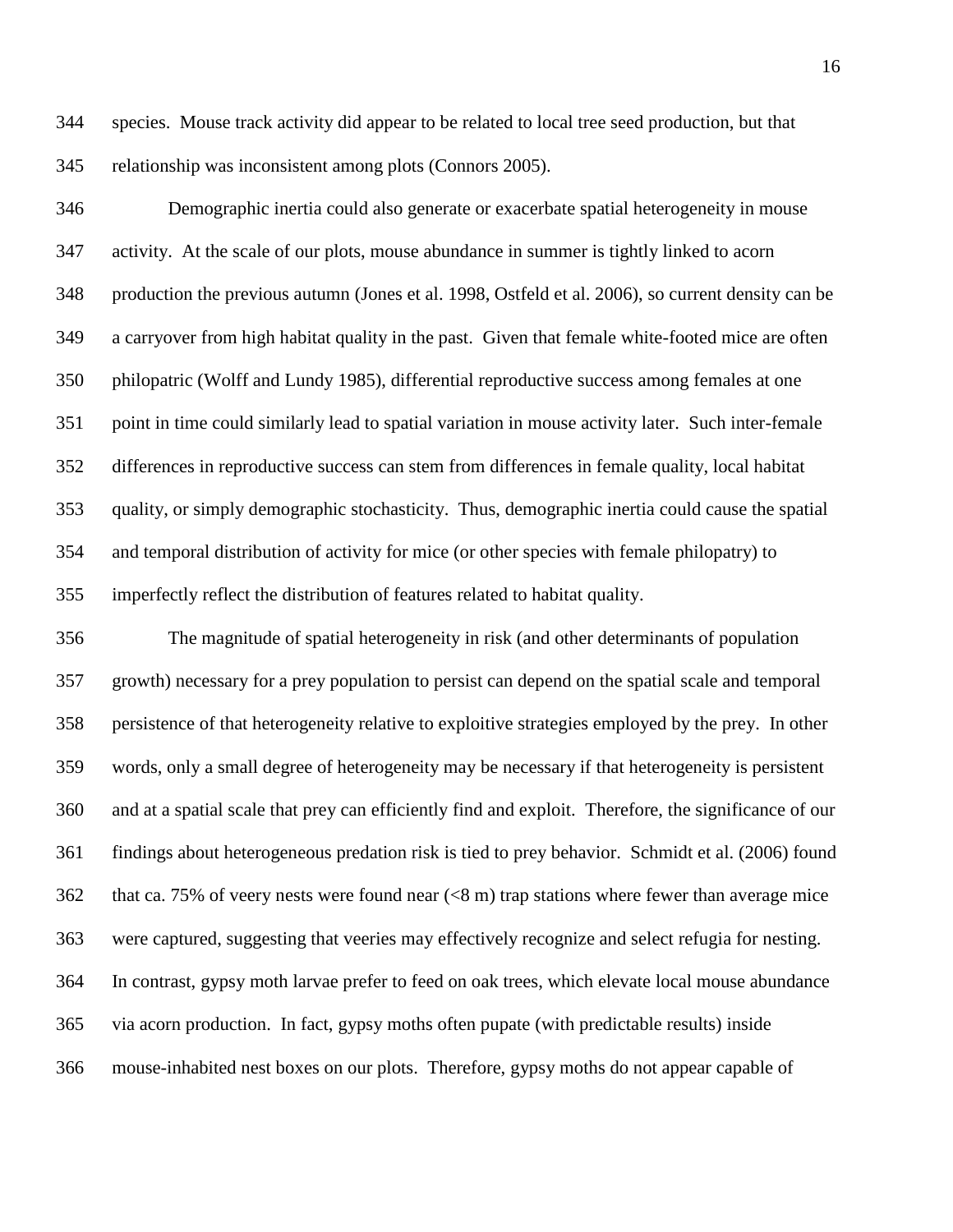selecting low-risk sites for pupation. Instead, the offspring of mothers that happen to pupate in persistent refugia may exploit those refugia through limited dispersal, thereby "inheriting" the relatively low risk that favored their mothers.

 Elevated spatial heterogeneity of mouse activity (as measured by CV) in the year of low mouse density could have resulted from habitat selection or social regulation. Under an Ideal Free Distribution (Fretwell and Lucas 1970), animals in a low-density population should only occupy the sites of highest quality, moving into lower-quality sites as only density increases. At coarse examination, our finding that the degree of spatial heterogeneity in local activity was be greatest at low regional abundance broadly agrees with the Ideal Free Distribution. For example, at small scales, *Peromyscus* select sites based on habitat features related to cover and food, and ultimately fitness (Morris 1991, Morris and Davidson 2000, Manning and Edge 2004). Also, Schnurr et al. (2004) found that *Peromyscus* were more uniformly distributed among small-scale habitat types at high density than in a year of low density. However, we found that temporal persistence of mouse activity was lower in the low-density year (2005), suggesting that sites of high local activity might not necessarily reflect highly preferred patches. Alternatively, high spatial heterogeneity with low temporal persistence in low-density years could occur if aggressive social interactions arise when local density exceeds a threshold (Wolff 1985). Widespread aggression in years of high overall density would tend to spatially homogenize local activity levels by driving animals away from areas of high local activity, whereas activity can vary in time and space with less constraint when population density is low. Several studies support a role for aggression in population regulation of white-footed mice (Sadleir 1965, Healey 1967, Dooley and Dueser 1996) but its impact on the spatial scale and magnitude of heterogeneity in mouse activity is unclear.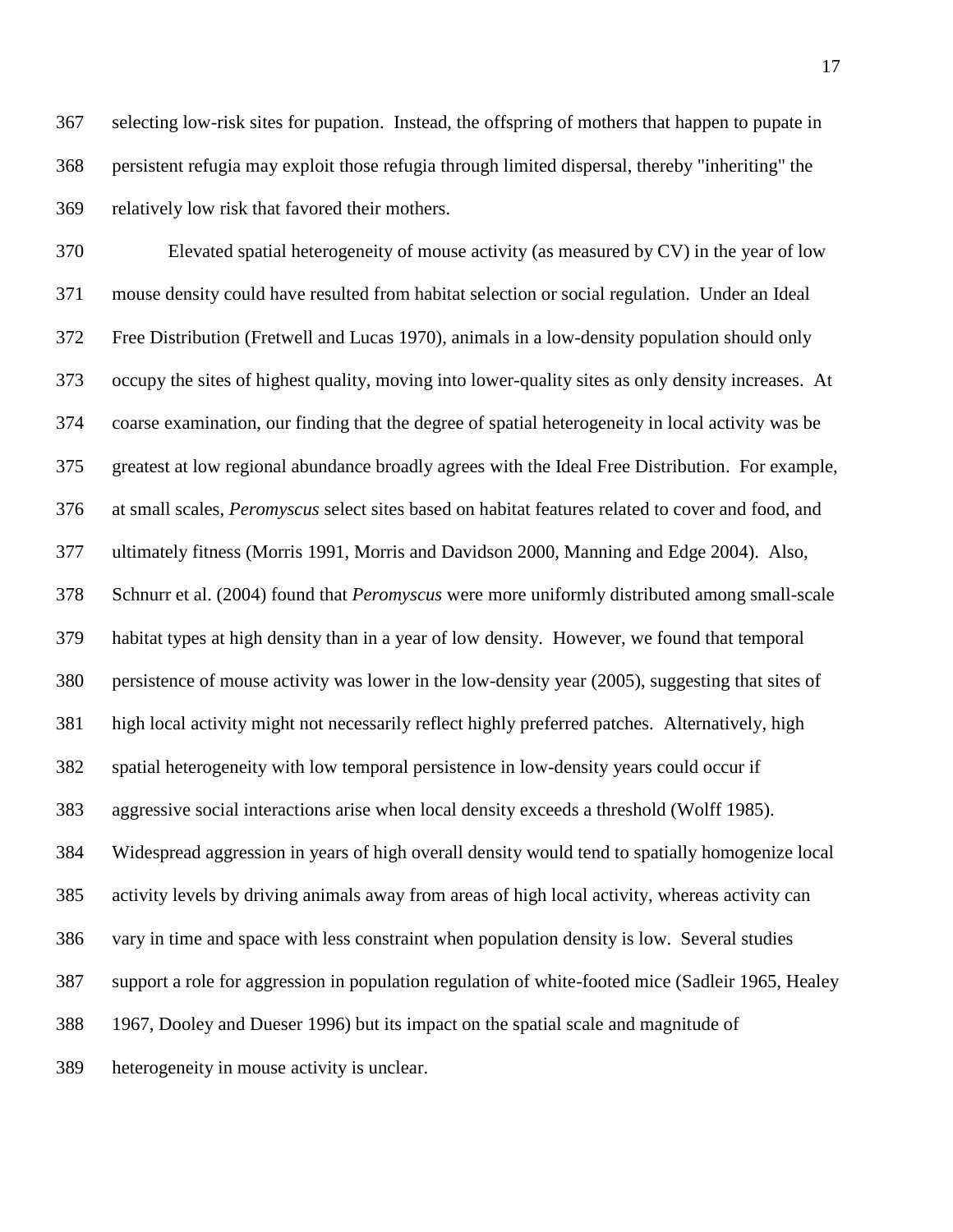To our knowledge, this is the most comprehensive analysis of the spatiotemporal characteristics of the predation-risk landscape experienced by prey. We consider our system of mice attacking gypsy moths and songbird nests as a model for circumstances in which rare, incidental prey are confronted with predation from abundant generalist predators. The spatial and temporal distribution of risk are critical considerations in endangered species management, reintroduction programs, and other instances where the conservation of rare prey is desired (Sinclair et al. 1998). Increasing the spatial heterogeneity and temporal consistency of predation risk could be useful for protecting desirable or native species from predation. Conversely, homogenizing the distribution of risk in space or time by altering predator activity may be effective for managing undesirable and introduced species, such as the gypsy moth. Confirming these possibilities will require experimentally manipulating not only the spatial differences of risk, but the persistence of those differences over time, and monitoring the performance of prey populations.

#### **ACKNOWLEDGMENTS**

 This research would not have been possible without the hard work of our project assistants: R. Baker, C. Doyle, N. Kowalczyk, M. McCann, C. Moulton, A. Treyger, J. Van Bers, and B. Van Tassell. We thank Kelly Oggenfuss for logistical assistance and tireless field work. J. Reeve and M. Whiles provided very helpful suggestions on study design and analysis. Funding was provided by the National Science Foundation (DEB-0212215), the Cooperative Wildlife Research Laboratory of Southern Illinois University Carbondale, and the Cary Institute of Ecosystem Studies. This paper is a contribution to the program of the Cary Institute of Ecosystem Studies.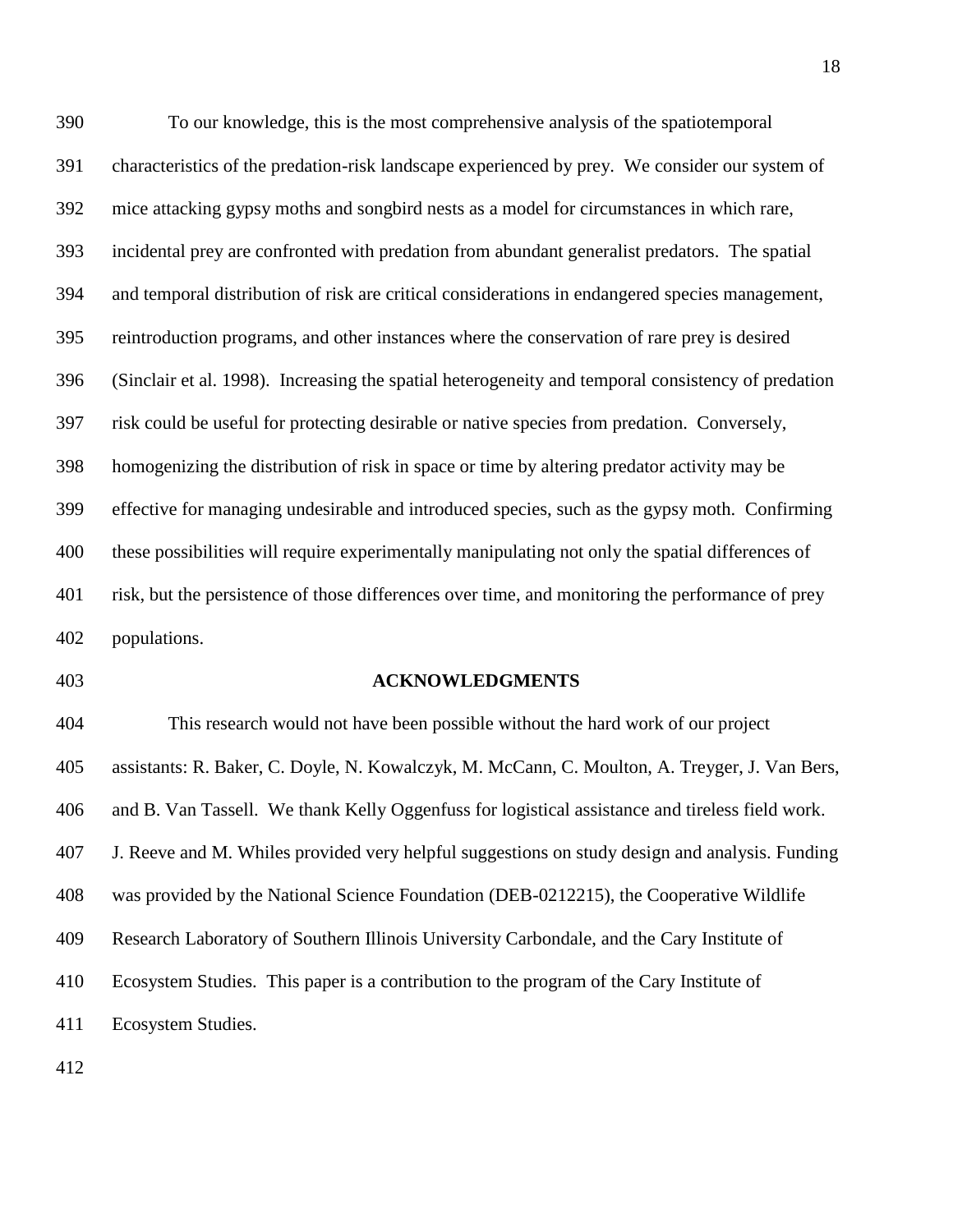| 413        | <b>LITERATURE CITED</b>                                                                           |
|------------|---------------------------------------------------------------------------------------------------|
| 414<br>415 | Arnason, A. N., and C. J. Schwartz. 1999. Using POPAN5 to analyze banding data. Bird Study        |
| 416        | 46(suppl):S127-S168.                                                                              |
| 417        | Bess, H. A., S. H. Spurr, and E. W. Littlefield. 1947. Forest site conditions and the gypsy moth. |
| 418        | Harvard Forest Bulletin 22.                                                                       |
| 419        | Campbell, R. W., and R. J. Sloan. 1977. Natural regulation of innocuous gypsy moth                |
| 420        | populations. Environmental Entomology 6:315-322.                                                  |
| 421        | Clotfelter, E. C., A. B. Pedersen, J. A. Cranford, N. Ram, E. A. Snajdr, V. Nolan, Jr., and E. D. |
| 422        | Ketterson. 2007. Acorn mast drives long-term dynamics of rodent and songbird                      |
| 423        | populations. Oecologia 154:493-503.                                                               |
| 424        | Connors, M. J., E. M. Schauber, A. Forbes, C. G. Jones, B. J. Goodwin, and R. S. Ostfeld. 2005.   |
| 425        | Use of track plates to quantify predation risk at small spatial scales. Journal of                |
| 426        | Mammalogy 86:991-996.                                                                             |
| 427        | Cressie N. A. C. 1993. Statistics for spatial data. John Wiley & Sons, Inc., New York, New        |
| 428        | York, USA.                                                                                        |
| 429        | Dooley, J. L., Jr., and R. D. Dueser. 1996. Experimental tests of nest site competition in two    |
| 430        | Peromyscus species. Oecologia 105:81-86.                                                          |
| 431        | Douglass, R. J. 1989. The use of radio-telemetry to evaluate microhabitat selection by deer mice. |
| 432        | Journal of Mammalogy 70:648-652.                                                                  |
| 433        | Elkinton, J. S., W. M. Healy, J. P. Buonaccorsi, G. H. Boettner, A. M. Hazzard, H. R. Smith, and  |
| 434        | A. M. Liebhold. 1996. Interactions among gypsy moths, white-footed mice, and acorns.              |
| 435        | Ecology 77:2332-2342.                                                                             |
|            |                                                                                                   |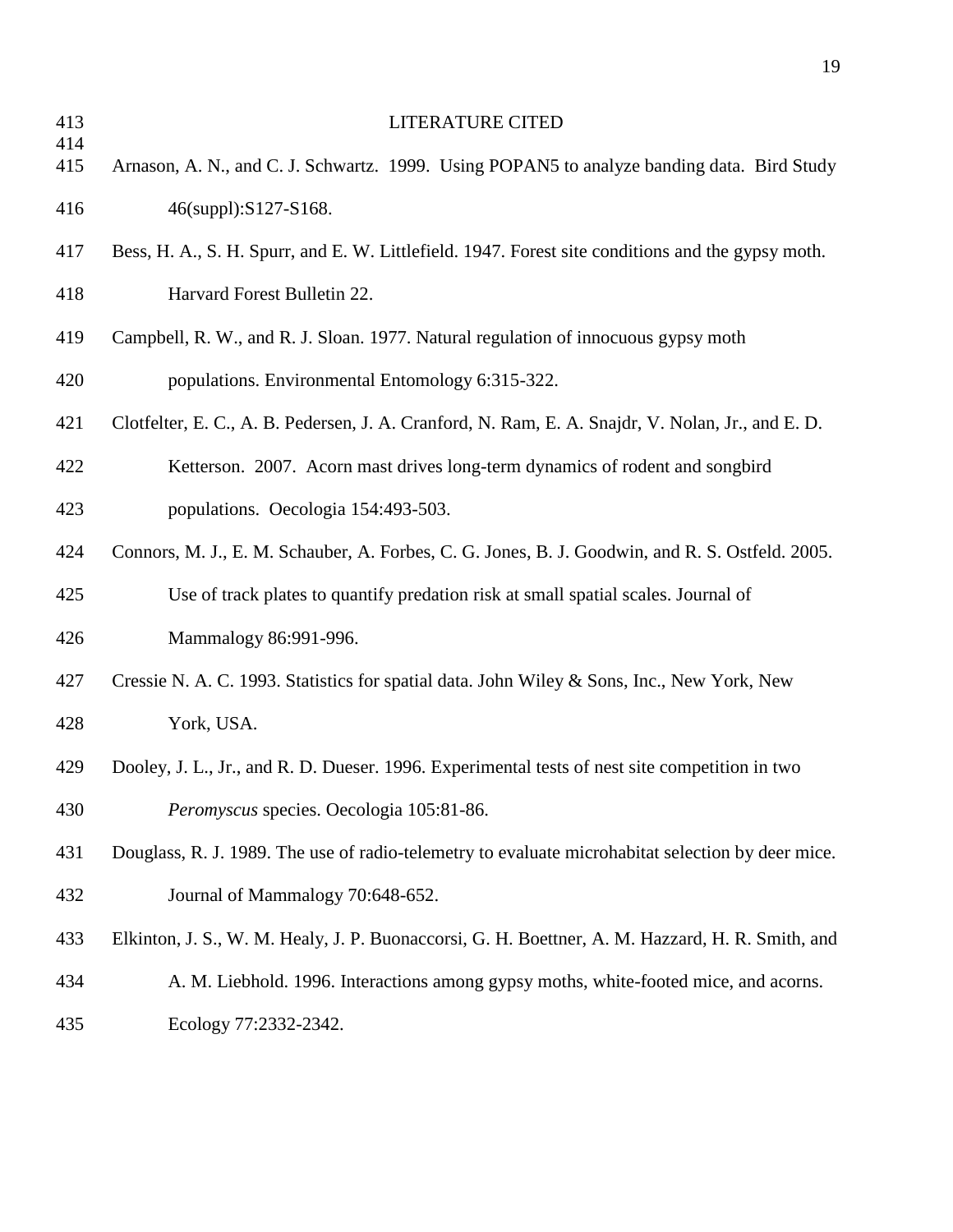- Erelli, M. C., and J. S. Elkinton. 2000. Factors influencing dispersal in neonate gypsy moths
- (Lepidoptera: Lymantriidae). Environmental Entomology 29:509-515.
- Evans M., N. A. Hastings, and J. B. Peacock. 2000. Statistical distributions, 3rd edition. Wiley & Sons, New York, New York, USA.
- Fontaine, J. J., and T. E. Martin. 2006. Habitat selection responses of parents to offspring predation risk: An experimental test. American Naturalist 168:811-818.
- Fretwell, S. D., and H. L. Lucas. 1970. On territorial behaviour and other factors influencing habitat distribution in birds. Acta Biotheoretica 19:16-36.
- Gause G. F. 1934. The struggle for existence. Williams and Wilkins, Baltimore.
- Gent, D.H., W. F. Mahaffee, and W. W. Turechek. 2006. Spatial heterogeneity of the incidence of powdery mildew on hop cones. Plant Disease 90:1433-1440.
- Goodwin, B. J., C. G. Jones, E. M. Schauber, and R. S. Ostfeld. 2005. Limited dispersal and
- heterogeneous predation risk synergistically enhance persistence of rare prey. Ecology 86:3139-3148.
- Greenberg, C. H. 2002. Response of white-footed mice (*Peromyscus leucopus*) to coarse woody
- debris and microsite use in southern Appalachian treefall gaps. Forest Ecology and Management 164:57-66.
- Greenwood, P. J., and P. H. Harvey. 1982. The natal and breeding dispersal of birds. Annual Review of Ecology and Systematics 13:1-21.
- Healey, M. C. 1967. Aggression and self-regulation of population size in deermice. Ecology 48:377-391.
- Hilborn, R. 1975. The effect of spatial heterogeneity on the persistence of predator-prey interactions. Theoretical Population Biology 8:346-355.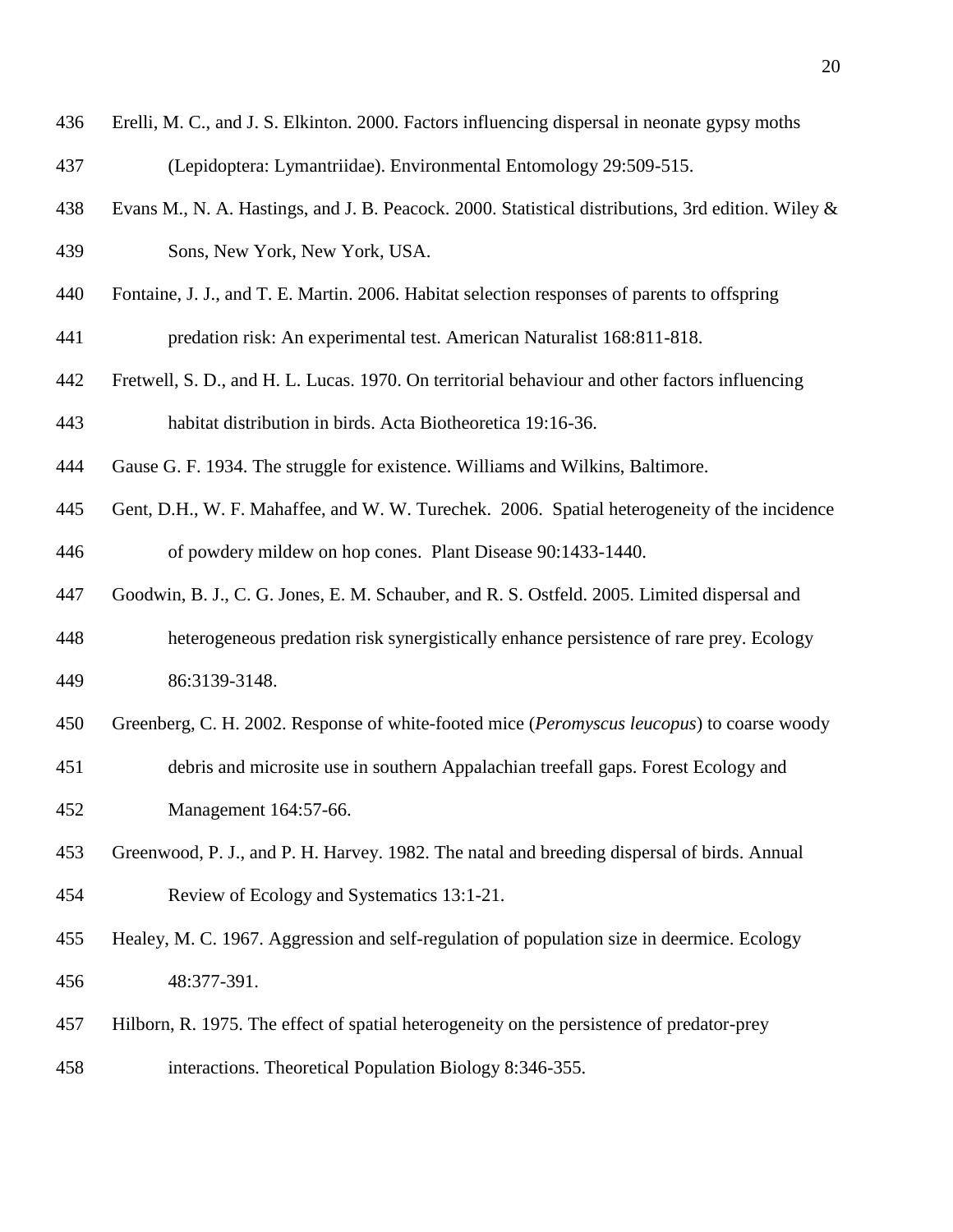- Holt, R. D. 1977. Predation, apparent competition, and the structure of prey communities.
- Theoretical Population Biology 12:197-229.
- Hoover, J. P. 2003. Decision rules for site fidelity in a migratory bird, the prothonotary warbler. Ecology 84:416-430.
- Huffaker, C. B. 1958. Experimental studies on predation: dispersion factor and predator-prey oscillations. Hilgardia 27:343-383.
- Isaaks E., and R. Srivastava. 1989. An introduction to applied geostatistics. Oxford University Press, New York, New York, USA.
- Jones, C. G., R. S. Ostfeld, M. P. Richard, E. M. Schauber, and J. O. Wolff. 1998. Chain
- reactions linking acorns to gypsy moth outbreaks and Lyme disease risk. Science 279:1023-1026.
- Jones, C. G., M. K. Steininger, P. Luciano, and K. E. B. Moore. 1990. Estimating gypsy moth
- (Lepidoptera: Lymantriidae) fecundity in the field: comparison of data from North America and Sardinia, Italy. Environmental Entomology 19:108-110.
- Jorgensen, E. E. 2004. Small mammal use of microhabitat reviewed. Journal of Mammalogy 85:531-539.
- Kendall, B. E. 1998. Estimating the magnitude of environmental stochasticity in survivorship data. Ecological Applications 8:184-193.
- Luckinbill, L. S. 1974. The effects of space and enrichment on a predator-prey system. Ecology 55:1142-1147.
- Manning, J. A., and W. D. Edge. 2004. Small mammal survival and downed wood at multiple scales in managed forests. Journal of Mammalogy 85:87-96.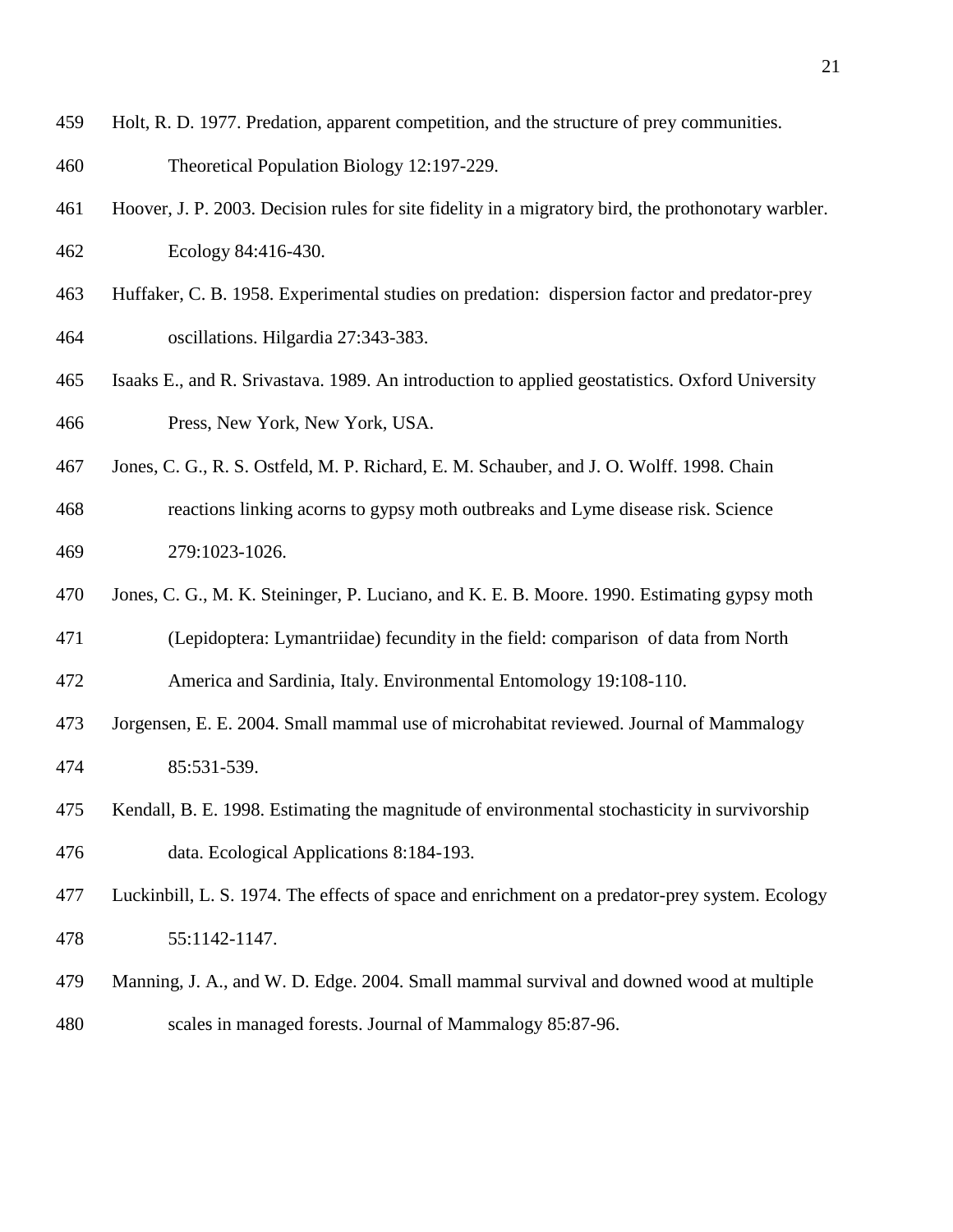- Manson, R. H. 2000. Spatial autocorrelation and the interpretation of patterns of tree seed and seedling predation by rodents in old-fields. Oikos 91:162-174.
- Martin, N. D. 1960. An analysis of bird populations in relation to forest succession in Algonquin Provincial Park, Ontario. Ecology 41:126-140.
- Mason, C. J., and M. L. McManus. 1981. Larval dispersal of the gypsy moth. Pages 161-202 *in*
- C. C. Doane, and M. L. McManus, editors. The gypsy moth: research toward integrated
- pest management. U.S. Department of Agriculture Technical Bulletin 1584. USDA,
- Washington, D.C., USA.
- McClintock, B.T., G. C. White, and K. P. Burnham. 2006. A robust design mark-resight
- abundance estimator allowing heterogeneity in resighting probabilities. Journal of Agricultural, Biological, and Environmental Statistics 11:231-248.
- McCracken, K. E., J. W. Witham, and M. L. Hunter, Jr. 1999. Relationships between seed fall of three tree species and *Peromyscus leucopus* and *Clethrionomys gapperi* during 10 years
- in an oak-pine forest. Journal of Mammalogy 80:1288-1296.
- Mengak, M. T., and D. C. Guynn. 2003. Small mammal microhabitat use on young loblolly pine regeneration areas. Forest Ecology and Management 173:309-317.
- Montgomery, M. E., and W. E. Wallner. 1988. The gypsy moth: a western migrant. Pages 353-
- 375 *in* A. A. Berryman, editor. Dynamics of forest insect populations. Plenum, New York, USA.
- Moore, K. E. B., and C. G. Jones. 1987. Field estimation of fecundity of gypsy moth
- (Lepidoptera: Lymantriidae). Environmental Entomology 16:165-167.
- Morris, D. W. 1991. Fitness and patch selection by white-footed mice. American Naturalist
- 138:702-716.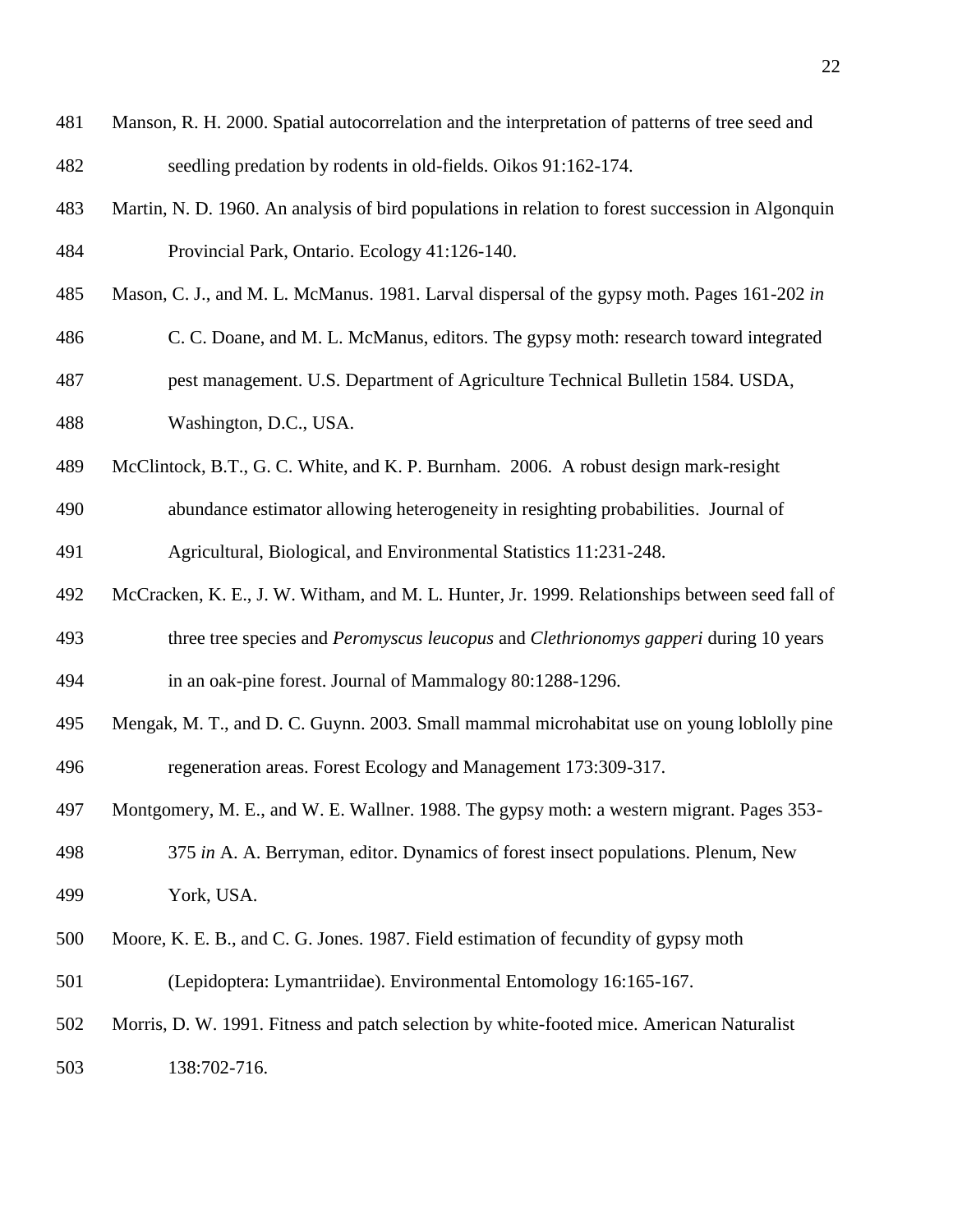- Morris, D. W., and D. L. Davidson. 2000. Optimally foraging mice match patch use with habitat differences in fitness. Ecology 81:2061-2066.
- Muchinsky, P. M. 1996. The correction for attenuation. Educational and Psychological Measurement 56:63-75.
- Murdoch, W. W., and J. Bence. 1987. General predators and unstable prey populations. Pages
- 17-30 *in* W. C. Kerfoot, and A. Sih, editors. Predation: direct and indirect impacts on aquatic communities. University Press of New England, Hanover, New Hampshire, USA.
- Murdoch, W. W., and A. Oaten. 1975. Predation and population stability. Advances in Ecological Research 9:1-131.
- Ostfeld, R. S., C. D. Canham, K. Oggenfuss, R. J. Winchcombe, and F. Keesing. 2006. Climate, deer, rodents, and acorns as determinants of variation in Lyme-disease risk. PLoS Biology 4:e145.
- Ostfeld, R. S., C. G. Jones, and J. O. Wolff. 1996. Of mice and mast. Bioscience 46:323-330.
- Powell, L. A., and L. L. Frasch. 2000. Can nest predation and predator type explain variation in
- dispersal of adult birds during the breeding season? Behavioral Ecology 11:437-443.
- Sadleir, R. M. F. S. 1965. The relationship between agonistic behaviour and population changes in the deermouse, *Peromyscus maniculatus* (Wagner). Journal of Animal Ecology
- 34:331-352.
- Schauber, E. M., B. J. Goodwin, R. S. Ostfeld, and C. G. Jones. 2007. Spatial selection and inheritance: applying evolutionary concepts to population dynamics in heterogeneous space. Ecology 88:1112-1118.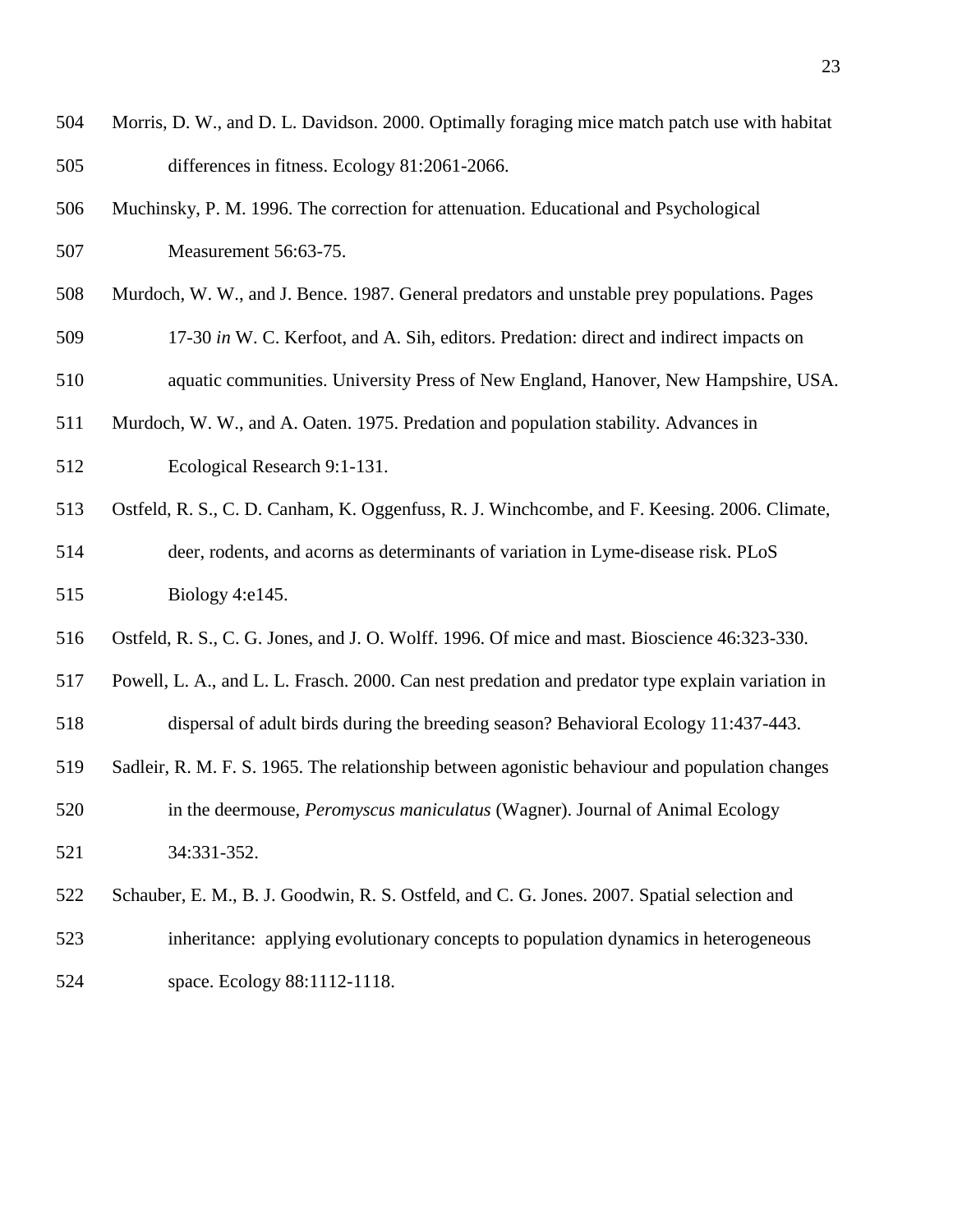| 525 | Schauber, E. M., and C. G. Jones. 2006. Comparative predation on naturally occurring and |
|-----|------------------------------------------------------------------------------------------|
| 526 | deployed gypsy moth (Lepidoptera: Lymantriidae) pupae. Environmental Entomology          |
| 527 | 35:293-296.                                                                              |

- Schauber, E. M., R. S. Ostfeld, and C. G. Jones. 2004. Type 3 functional response of mice to gypsy moth pupae: is it stabilizing? Oikos 107:592-602.
- Schmidt, K. A. 2001. Site fidelity in habitats with contrasting levels of nest predation and brood parasitism. Evolutionary Ecology Research 3:633-648.
- Schmidt, K. A. 2003. Linking frequencies of acorn masting in temperate forests to long-term
- population growth rates in a songbird: the veery (*Catharus fuscescens*). Oikos 103:548- 558.
- Schmidt, K. A. 2004a. Incidental predation, enemy-free space and the coexistence of incidental prey. Oikos 106:335-343.
- Schmidt, K. A. 2004b. Site fidelity in temporally correlated environments enhances population persistence. Ecology Letters 7:176-184.
- Schmidt, K. A., J. R. Goheen, and R. Naumann. 2001. Incidental nest predation in songbirds:
- behavioral indicators detect ecological scales and processes. Ecology 82:2937-2947.
- Schmidt, K. A., and R. S. Ostfeld. 2003. Songbird populations in fluctuating environments:

Predator responses to pulsed resources. Ecology 84:406-415.

- Schmidt, K. A., R. S. Ostfeld, and K. N. Smyth. 2006. Spatial heterogeneity in predator activity, nest survivorship, and nest-site selection in two forest thrushes. Oecologia 148:22-29.
- Schnurr, J. L., C. D. Canham, R. S. Ostfeld, and R. S. Inouye. 2004. Neighborhood analyses of
- small-mammal dynamics: impacts on seed predation and seedling establishment. Ecology
- 85:741-755.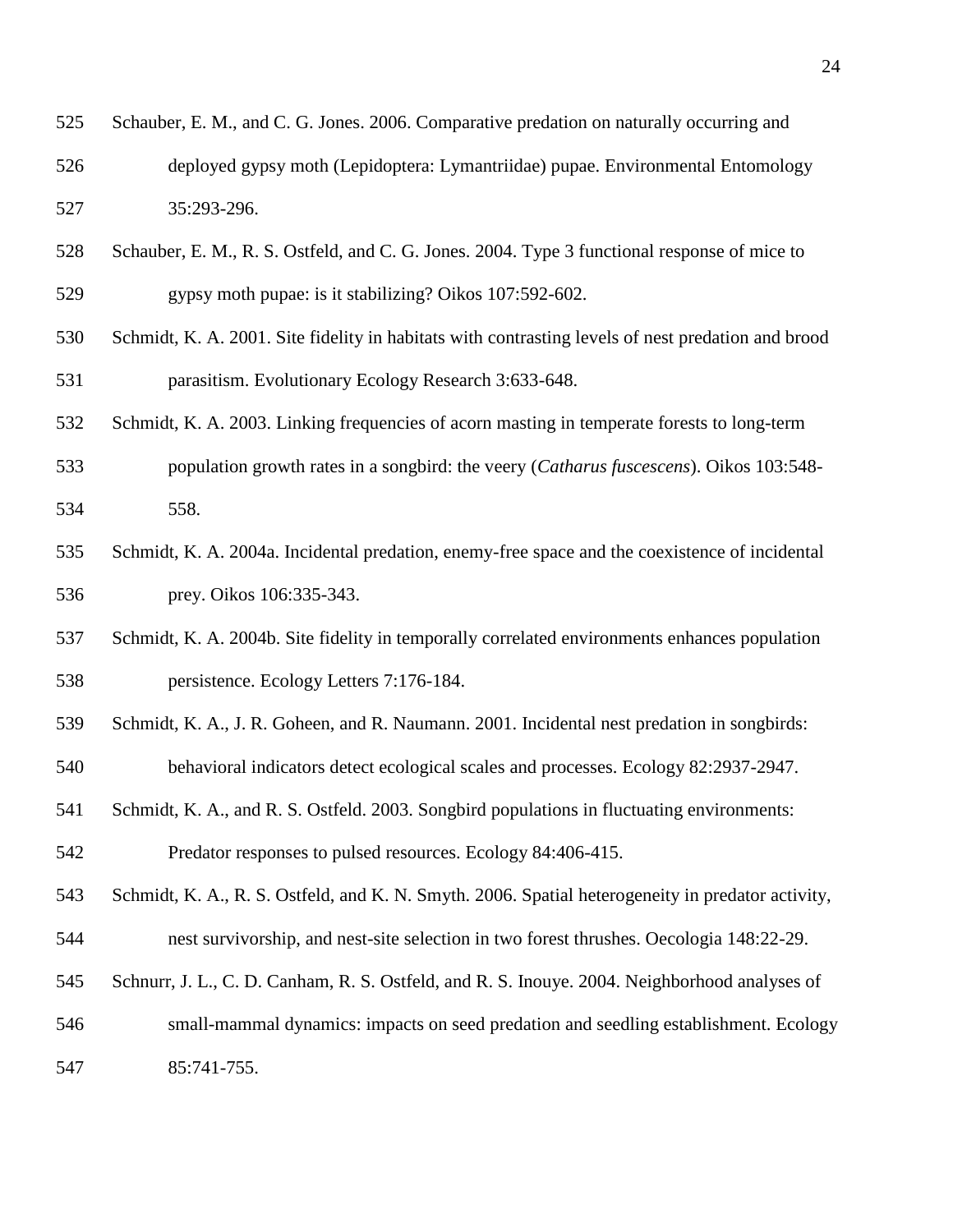| 548 | Sinclair, A. R. E., R. P. Pech, C. R. Dickman, D. Hik, P. Mahon, and A. E. Newsome. 1998.          |
|-----|----------------------------------------------------------------------------------------------------|
| 549 | Predicting effects of predation on conservation of endangered prey. Conservation                   |
| 550 | Biology 12:564-575.                                                                                |
| 551 | Smith, H. R., and R. A. Lautenschlager. 1981. Gypsy moth predators. Pages 96-124 in C. C.          |
| 552 | Doane, and M. L. McManus, editors. The gypsy moth: research toward integrated pest                 |
| 553 | management. U.S. Department of Agriculture Technical Bulletin 1584. USDA,                          |
| 554 | Washington, D.C., USA.                                                                             |
| 555 | Turchin, P., and P. Kareiva. 1989. Aggregation in Aphis varians: an effective strategy for         |
| 556 | reducing predation risk. Ecology 70:1008-1016.                                                     |
| 557 | Weseloh, R. M. 1997. Evidence for limited dispersal of larval gypsy moth, Lymantria dispar L.      |
| 558 | (Lepidoptera: Lymantriidae). The Canadian Entomologist 129:355-361.                                |
| 559 | Wolff, J. O. 1985. The effects of density, food, and interspecific interference on home range size |
| 560 | in Peromyscus leucopus and Peromyscus maniculatus. Canadian Journal of Zoology                     |
| 561 | 63:2657-2662.                                                                                      |
| 562 | Wolff, J. O. 1986. The effects of food on midsummer demography of white-footed mice,               |
| 563 | Peromyscus leucopus. Canadian Journal of Zoology 64:855-858.                                       |
| 564 | Wolff, J. O. 1996. Population fluctuations of mast-eating rodents are correlated with production   |
| 565 | of acorns. Journal of Mammalogy 77:850-856.                                                        |
| 566 | Wolff, J. O., R. D. Dueser, and K. S. Berry. 1985. Food habits of sympatric Peromyscus             |
| 567 | leucopus and Peromyscus maniculatus. Journal of Mammalogy 66:795-798.                              |
| 568 | Wolff, J. O., and K. I. Lundy. 1985. Intra-familial dispersion patterns in white-footed mice,      |
| 569 | Peromyscus leucopus. Behavioral Ecology and Sociobiology 17:381-384.                               |
|     |                                                                                                    |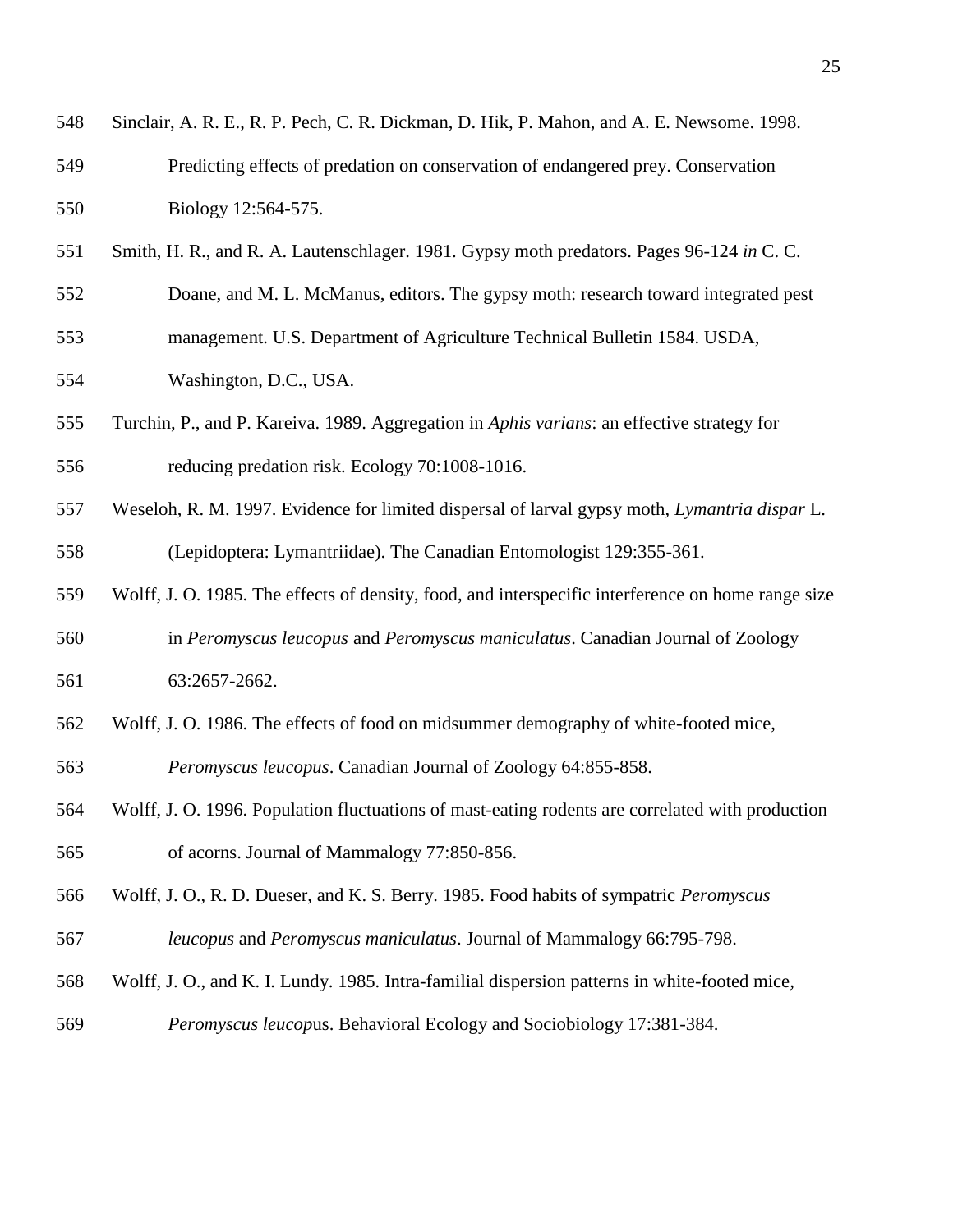- bias. Trends in Ecology and Evolution 18:366-373.
- 
- 
-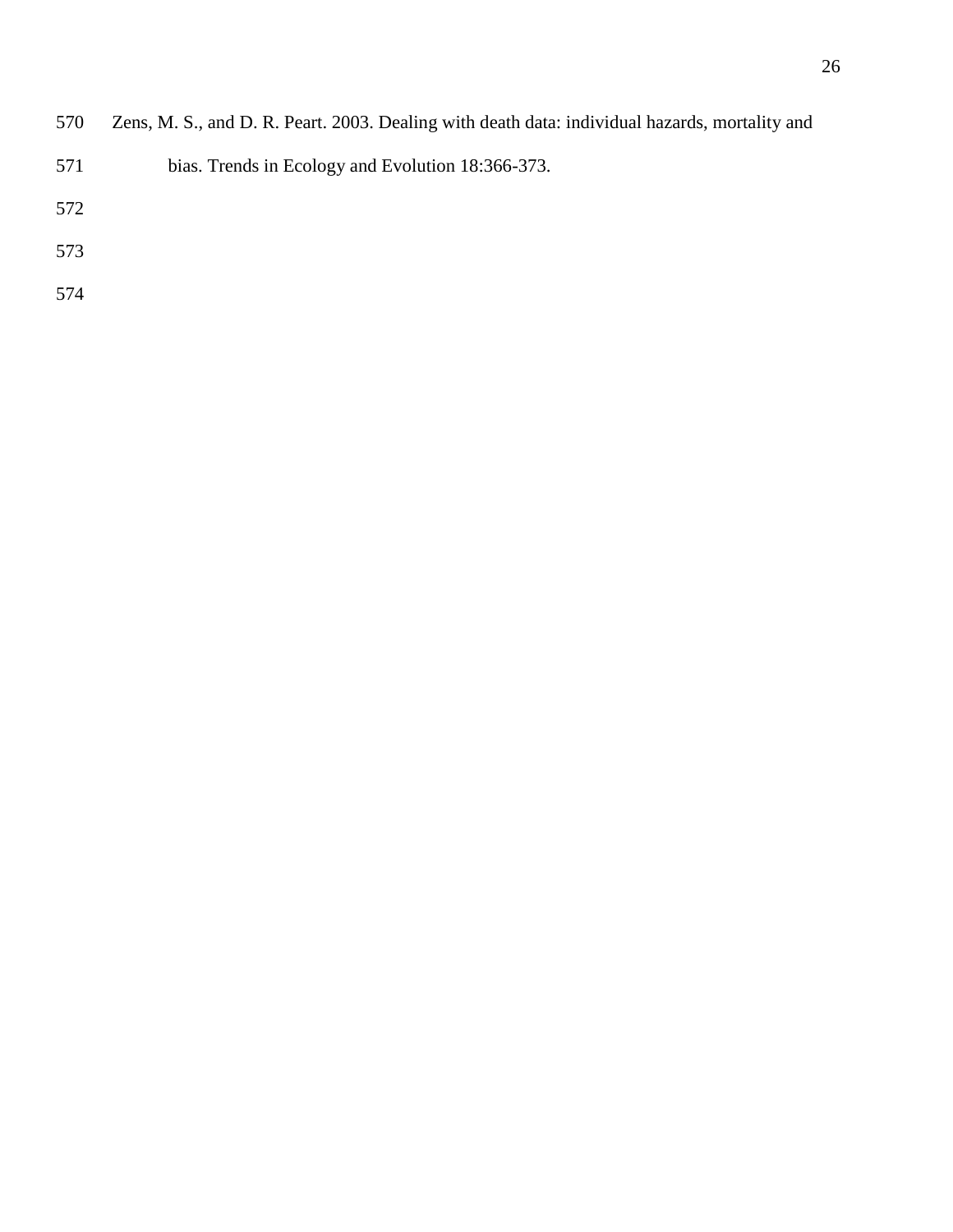575 Table 1. Effective range (*A*, in m) and relative structural variability (RSV) calculated from

576 exponential variogram models fitted to mouse track activity data from oak-forest plots in

577 Millbrook, New York. Variograms were fitted either to data from each plot individually or from

578 all plots pooled.

|       |        | 2003             |            | 2004             |            | 2005             |                |
|-------|--------|------------------|------------|------------------|------------|------------------|----------------|
| Plot  | Period | $\boldsymbol{A}$ | <b>RSV</b> | $\boldsymbol{A}$ | <b>RSV</b> | $\boldsymbol{A}$ | <b>RSV</b>     |
| Green | June   | >1,000           | 0.58       | >1,000           | 0.38       | 214              | 0.37           |
|       | July   | 415              | 0.55       | >1,000           | 0.36       | 50               | 0.39           |
|       | Aug    | >1,000           | 0.36       | >1,000           | 0.09       | $\sqrt{48}$      | 0.36           |
| Henry | June   | 67               | 0.51       | 44               | 0.44       | 106              | 0.11           |
|       | July   | 34               | 0.65       | >1,000           | 0.26       | 18               | 0.43           |
|       | Aug    | 39               | 0.55       | 18               | 0.43       | >1,000           | 0.36           |
| Tea   | June   | 107              | 0.55       | 210              | 0.60       | 44               | 0.54           |
|       | July   | >1,000           | 0.44       | 250              | 0.45       | >1,000           | 0.29           |
|       | Aug    | 20               | 0.51       | 100              | 0.41       | $---a$           | $\overline{0}$ |
| All   | June   | 78               | 0.52       | 166              | 0.47       | 90               | 0.26           |
|       | July   | 131              | 0.48       | 259              | 0.41       | >10,000          | 0.16           |
|       | Aug    | 46               | 0.49       | 745              | 0.29       | >10.000          | 0.61           |

579

580 <sup>a</sup> Flat variogram.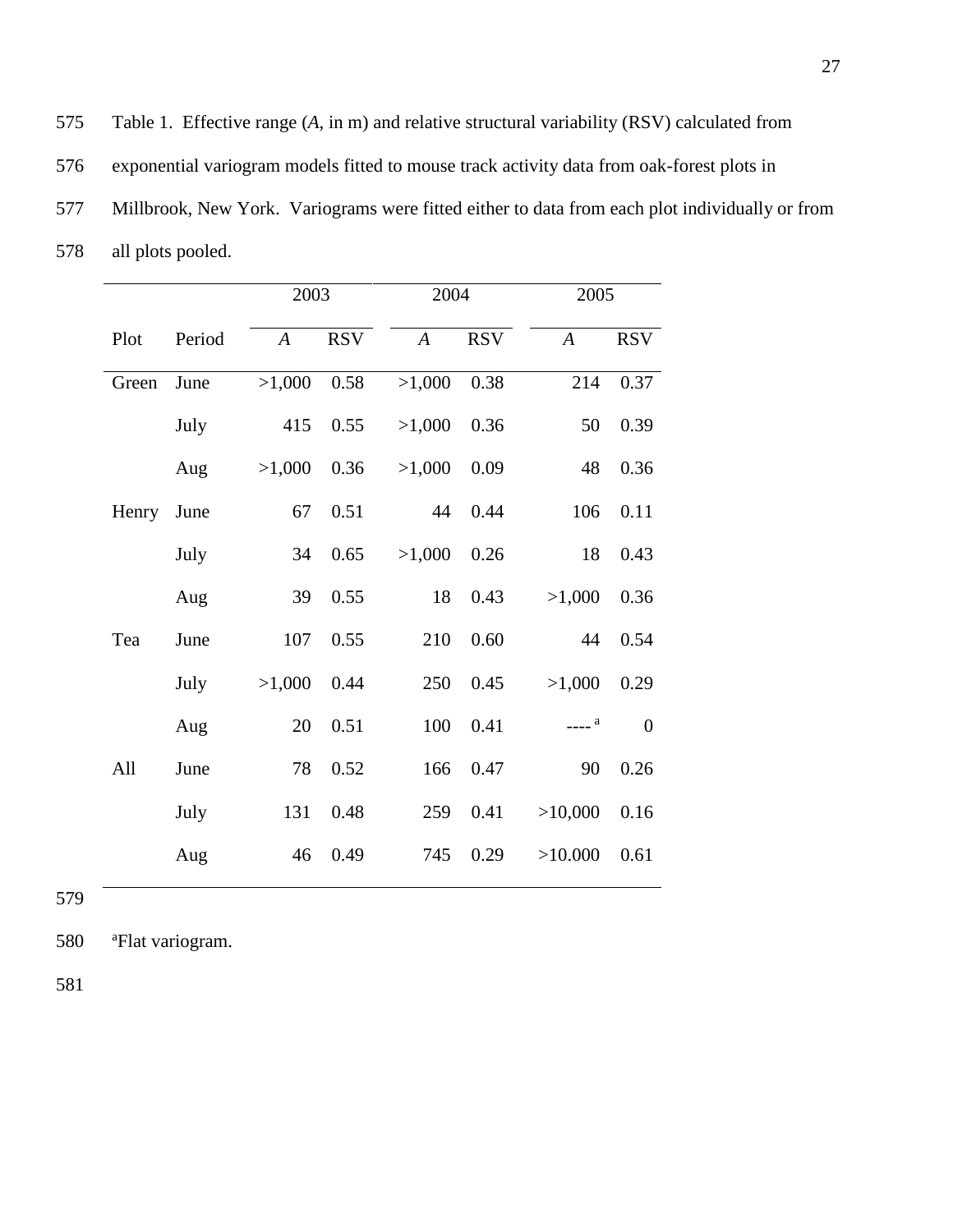582 Table 2. Disattenuated temporal autocorrelations of mouse track activity on 3 oak-forest plots in

583 Millbrook, New York, 2003-2005. Values in bold indicate *P* < 0.05.

584

|              | Plot    |         |         |  |  |  |
|--------------|---------|---------|---------|--|--|--|
| Period       | Green   | Henry   | Tea     |  |  |  |
| June-July 03 | 0.55    | 0.30    | 0.49    |  |  |  |
| June-Aug 03  | 0.35    | 0.36    | 0.37    |  |  |  |
| July-Aug 03  | 0.53    | 0.45    | 0.34    |  |  |  |
|              |         |         |         |  |  |  |
| June-July 04 | 0.18    | 0.43    | 0.54    |  |  |  |
| June-Aug 04  | 0.20    | 0.30    | 0.56    |  |  |  |
| July-Aug 04  | 0.16    | 0.33    | 0.55    |  |  |  |
|              |         |         |         |  |  |  |
| June-July 05 | 0.36    | $-0.01$ | $-0.01$ |  |  |  |
| June-Aug 05  | $-0.18$ | 0.17    | $-0.09$ |  |  |  |
| July-Aug 05  | 0.01    | 0.23    | 0.001   |  |  |  |
|              |         |         |         |  |  |  |
| 2003-2004    | 0.55    | 0.43    | 0.54    |  |  |  |
| 2004-2005    | 0.18    | 0.14    | 0.21    |  |  |  |
| 2003-2005    | 0.21    | 0.23    | 0.21    |  |  |  |
|              |         |         |         |  |  |  |

585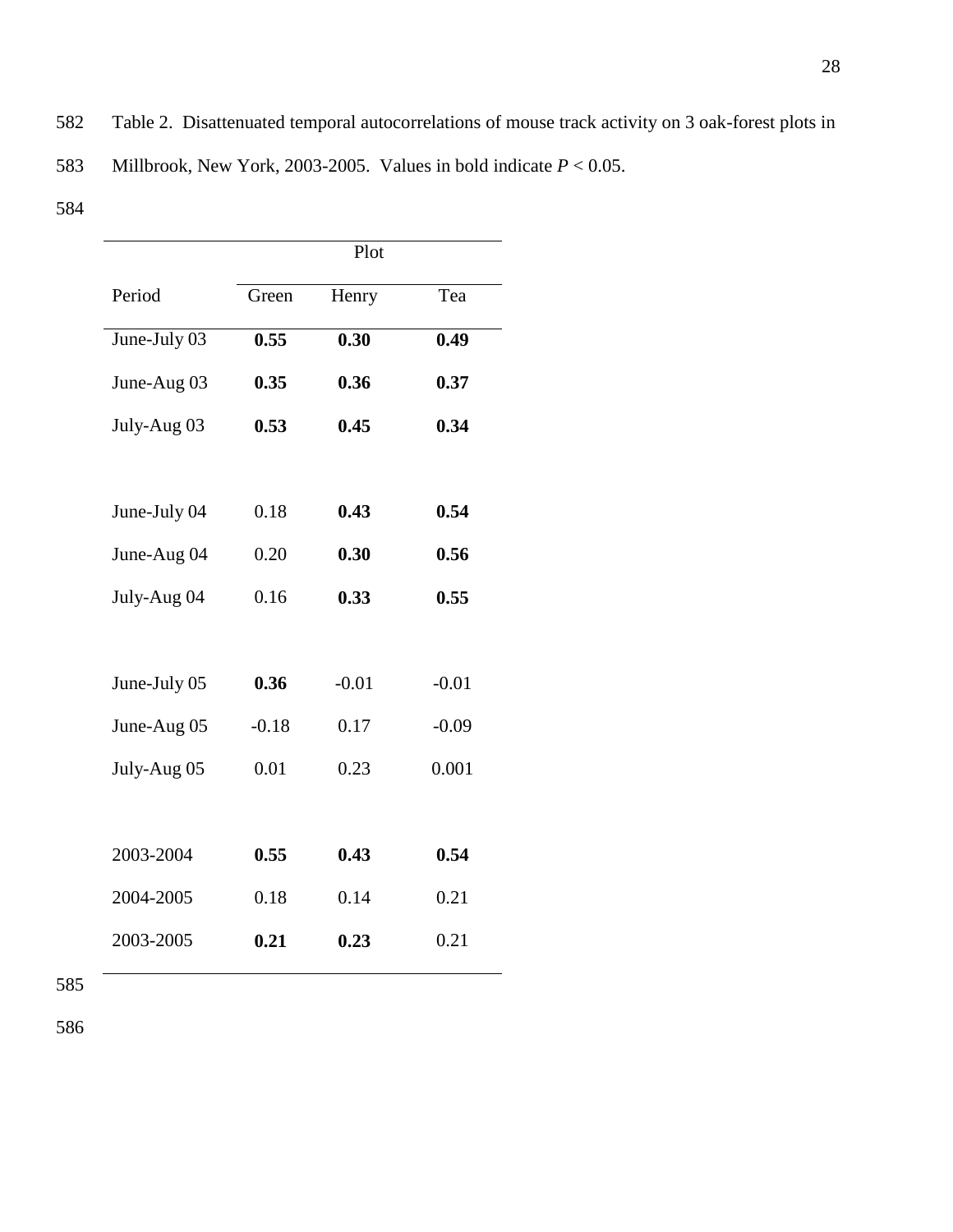**Figure 1.** A hypothetical variogram indicating the nugget, sill, and effective range of the relationship between true semivariance and lag distance (solid line), as well as semivariance estimates calculated from observed data (symbols). Note that effective range would be much more difficult to estimate precisely from data collected only at smaller lag distances (triangles) than from data collected over a wide range of lag distance (circles).

 **Figure 2.** Monthly abundance and track activity of white-footed mice in 3 2.25-ha oak- dominated forest plots (symbol shapes) at the Cary Institute of Ecosystem Studies, Millbrook, New York, 2003-2005. (A) Mean track activity (open symbols) estimated by maximum likelihood fitting of the beta-binomial distribution and mouse abundance (filled symbols) estimated by Jolly-Seber model and interpolated to 15th day of each month. (B) Coefficient of variation of mouse track activity among trees estimated by maximum likelihood fitting of the beta-binomial distribution. In both panels, error bars indicate profile 95% confidence intervals. 

 **Figure 3**. Standardized variograms of white-footed mouse track activity measured on each of 3 oak-forest plots at the Cary Institute of Ecosystem Studies, Millbrook, New York, 2003-2005, during 3 monthly periods (line types) per year. Data for each plot and period are standardized relative to modeled semivariance at 155 m.

 **Figure 4**. Standardized variograms of white-footed mouse track activity measured on 3 oak- forest plots at the Cary Institute of Ecosystem Studies, Millbrook, New York, 2003-2005, during 3 monthly periods per year (symbol shapes). Solid lines indicate fitted exponential variogram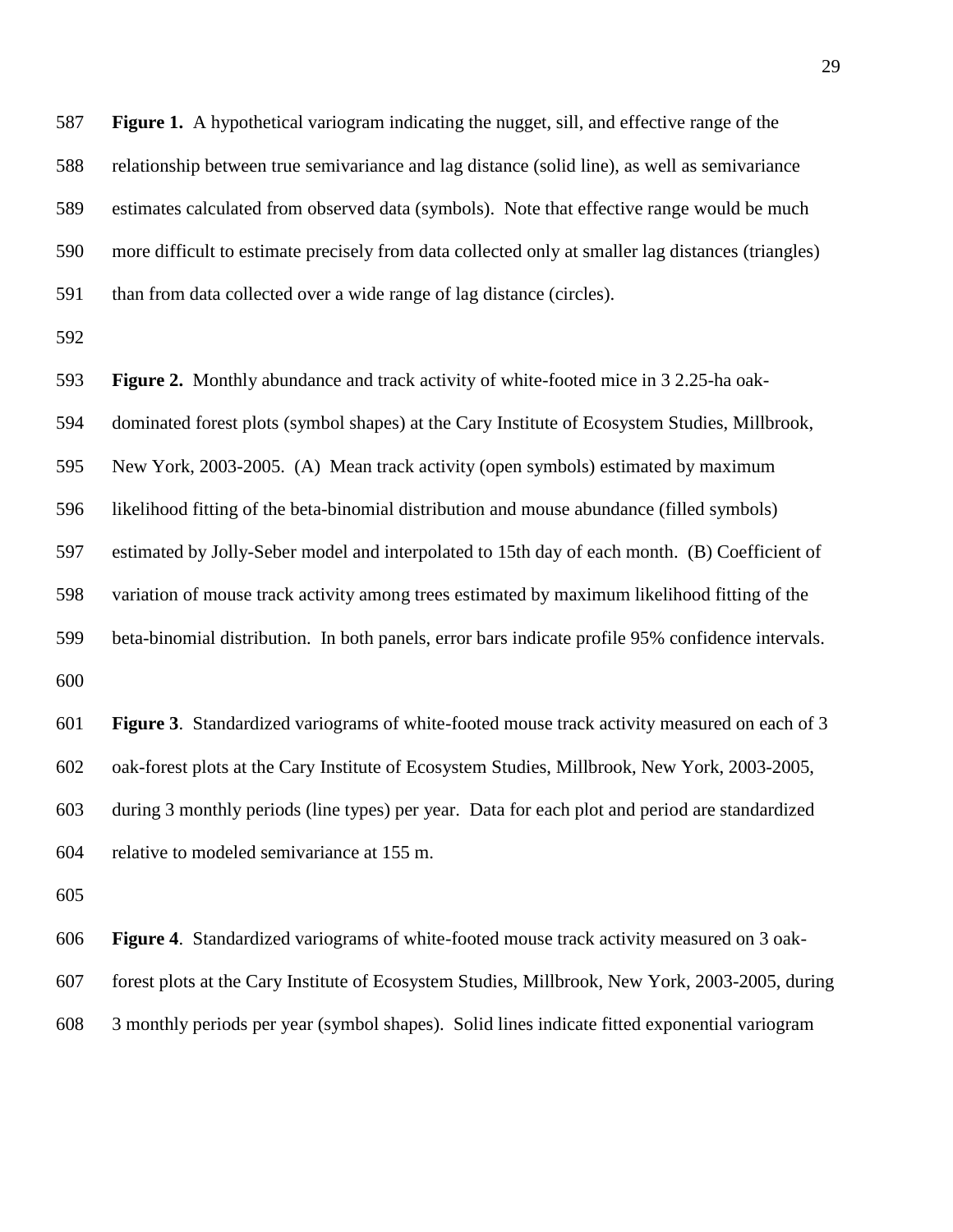models for the 3 periods. Data for each period are standardized relative to modeled semivariance at 5000 m.

| 612 | <b>Figure 5.</b> Maps of observed and interpolated (based on point kriging) spatial variations in |
|-----|---------------------------------------------------------------------------------------------------|
| 613 | white-footed mouse track activity among trees on one oak-forest plot ("Tea") at the Cary          |
| 614 | Institute of Ecosystem Studies, Millbrook, New York. Triangles indicate the locations of trees    |
| 615 | where track activity was monitored. Warmer colors indicate higher mouse activity. (A) Monthly     |
| 616 | mean activity from 3 monthly periods during 2004, showing strong persistence of "hot spots"       |
| 617 | and "cold spots" within that year. (B) Yearly mean track activity data for 2003-2005, showing     |
| 618 | between-year persistence of spatial variations, especially 2003-2004. Note that the scale of      |
| 619 | activity data for 2003-2004 is 10-fold higher than for 2005.                                      |
|     |                                                                                                   |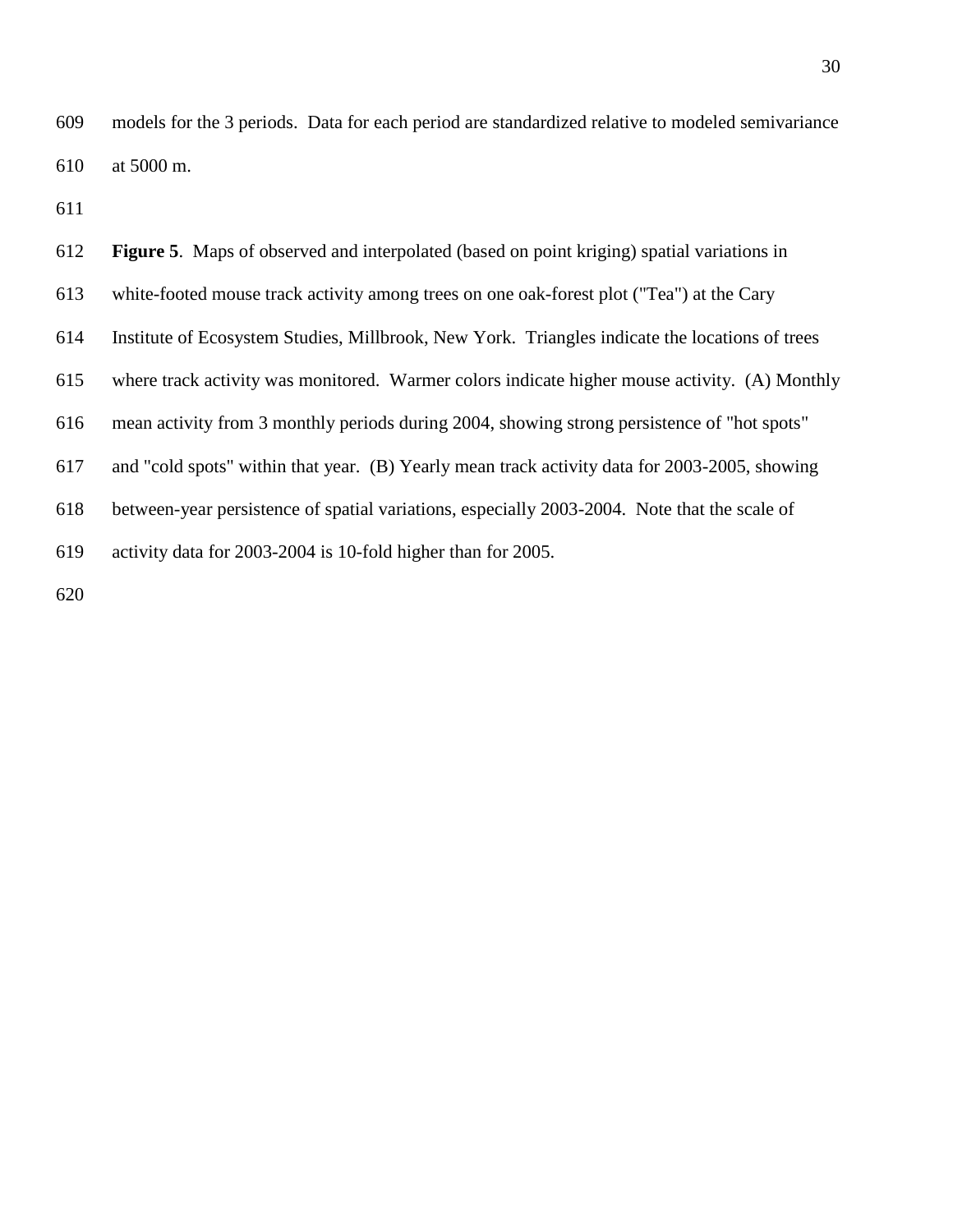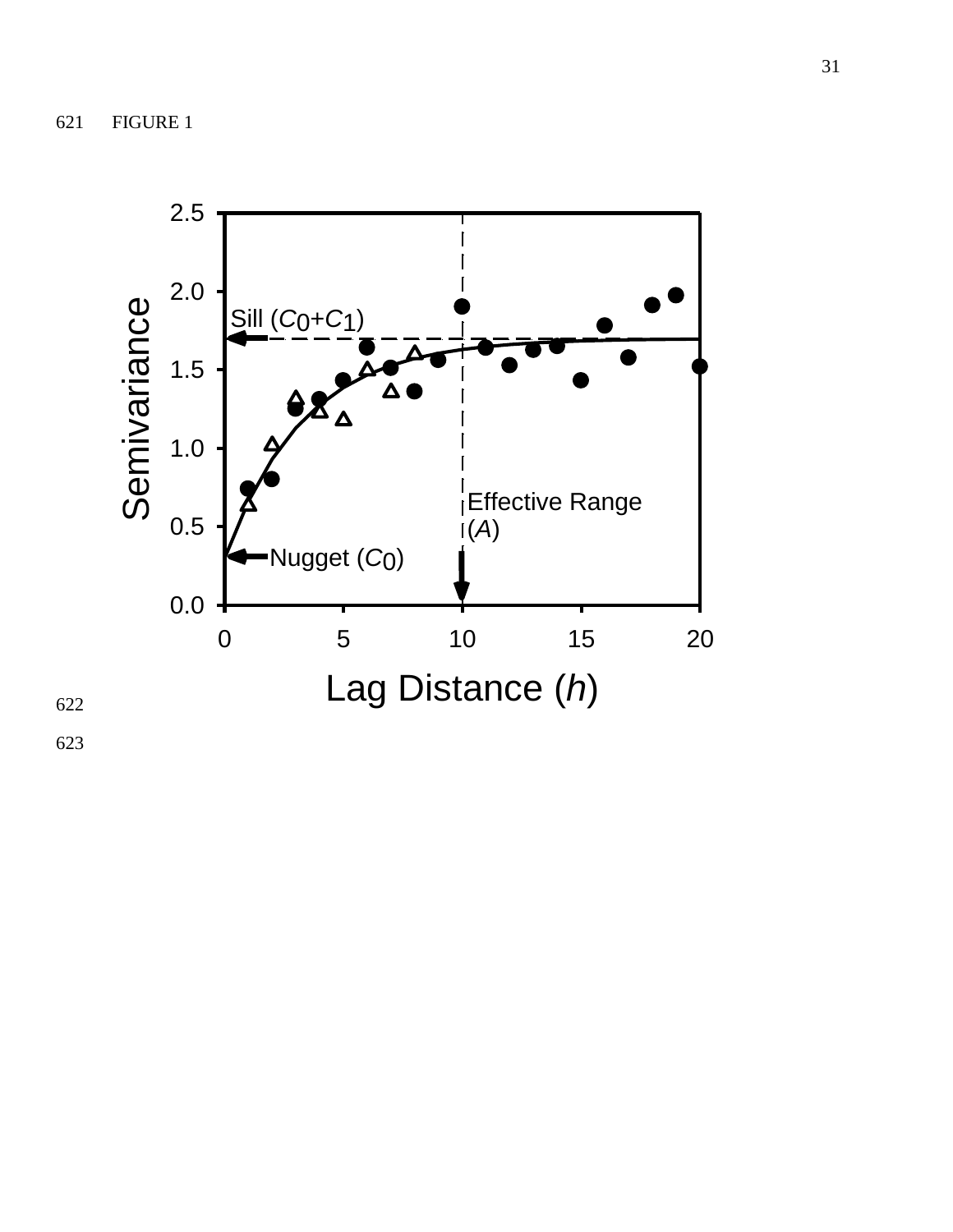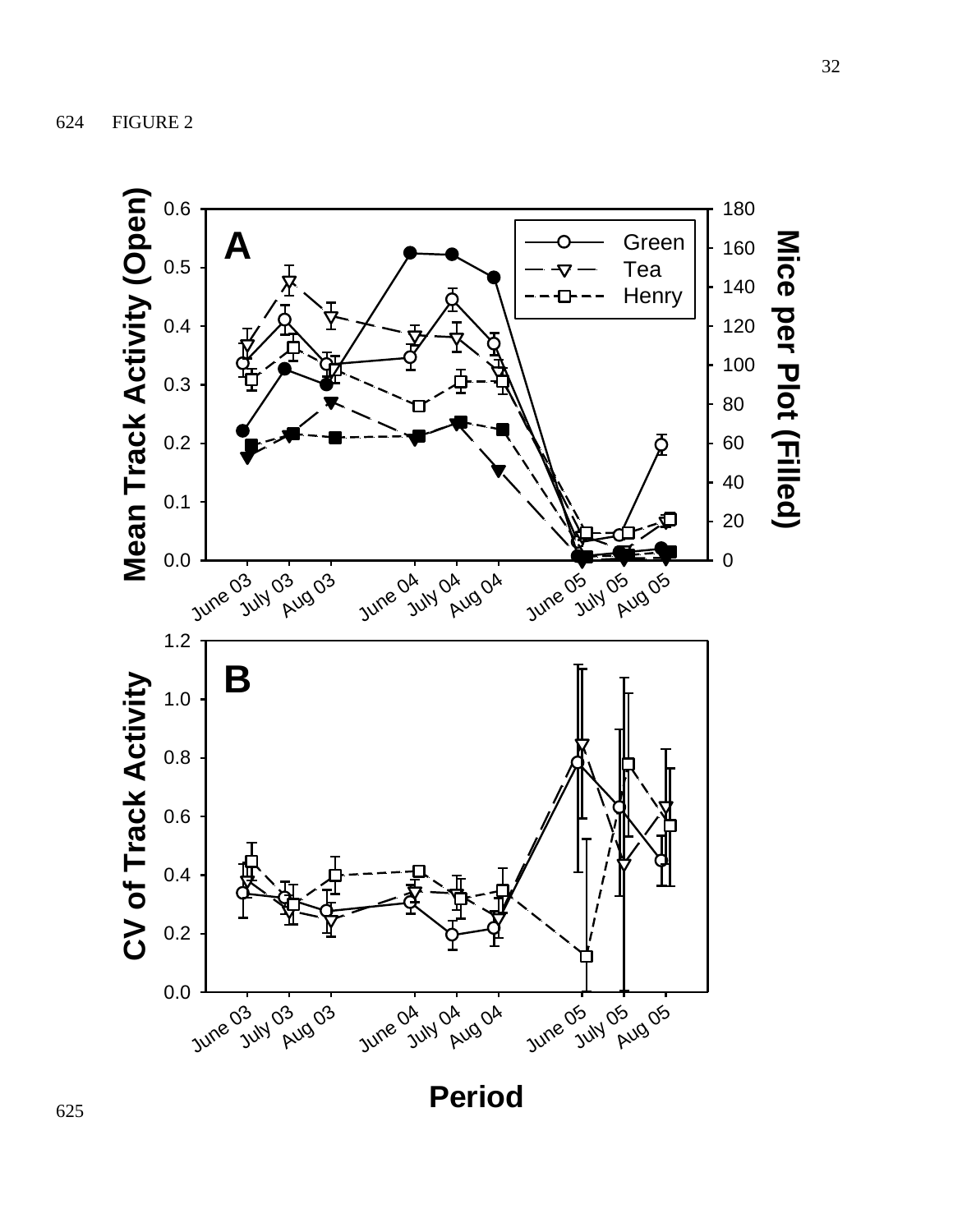

627 628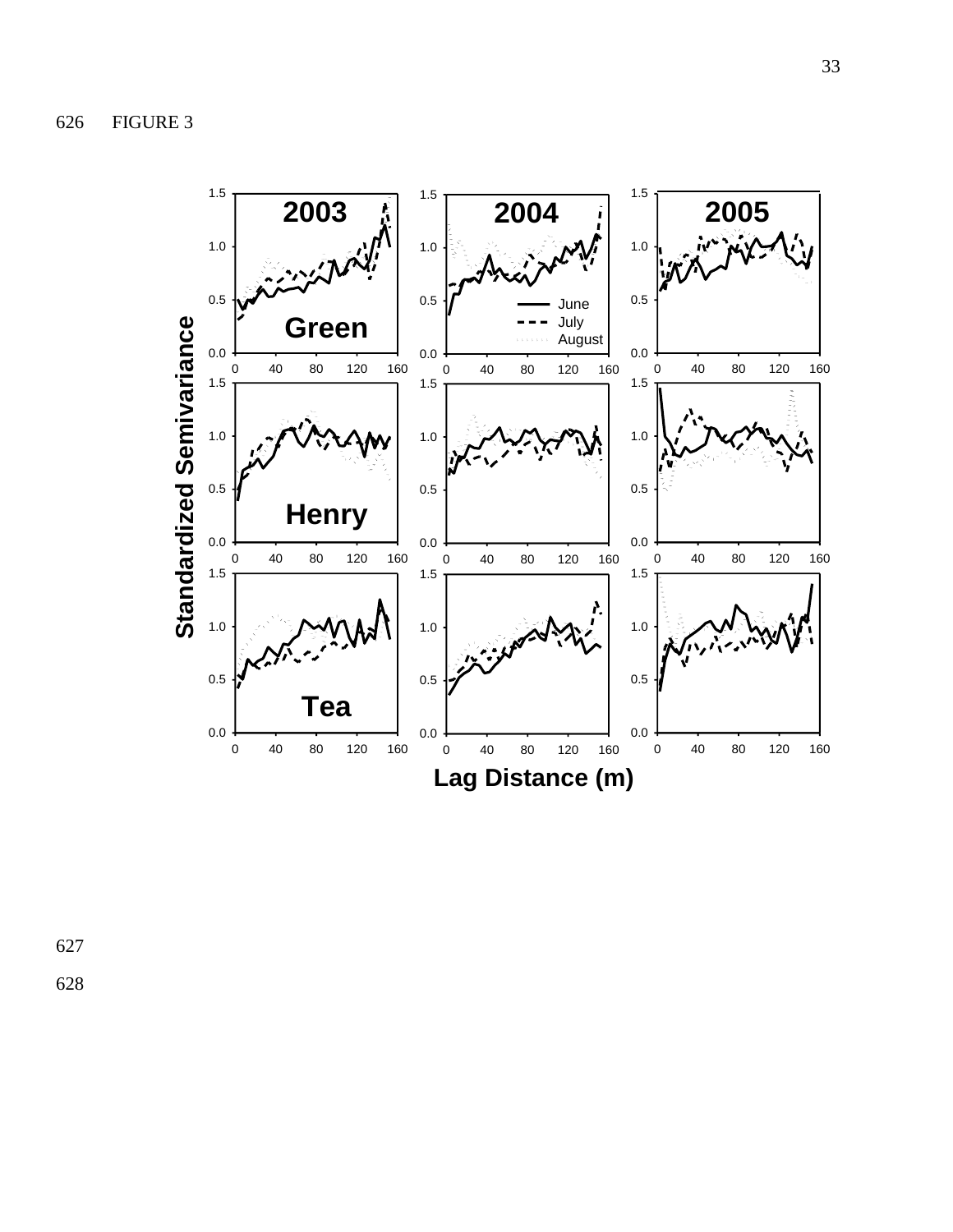